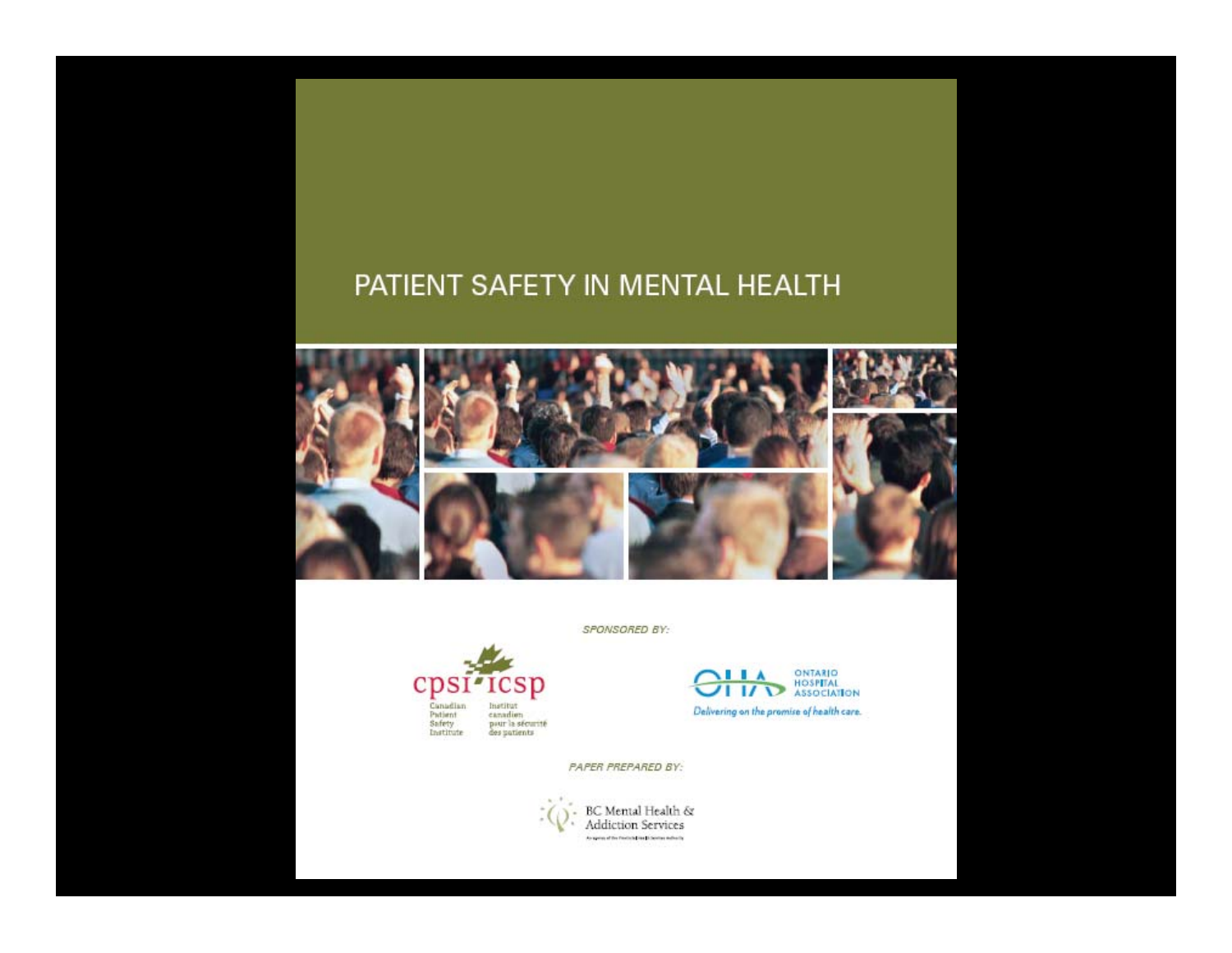#### **BRITISH COLUMBIA MENTAL HEALTH AND ADDICTION SERVICES**







An agency of the Provincial Health Services Authority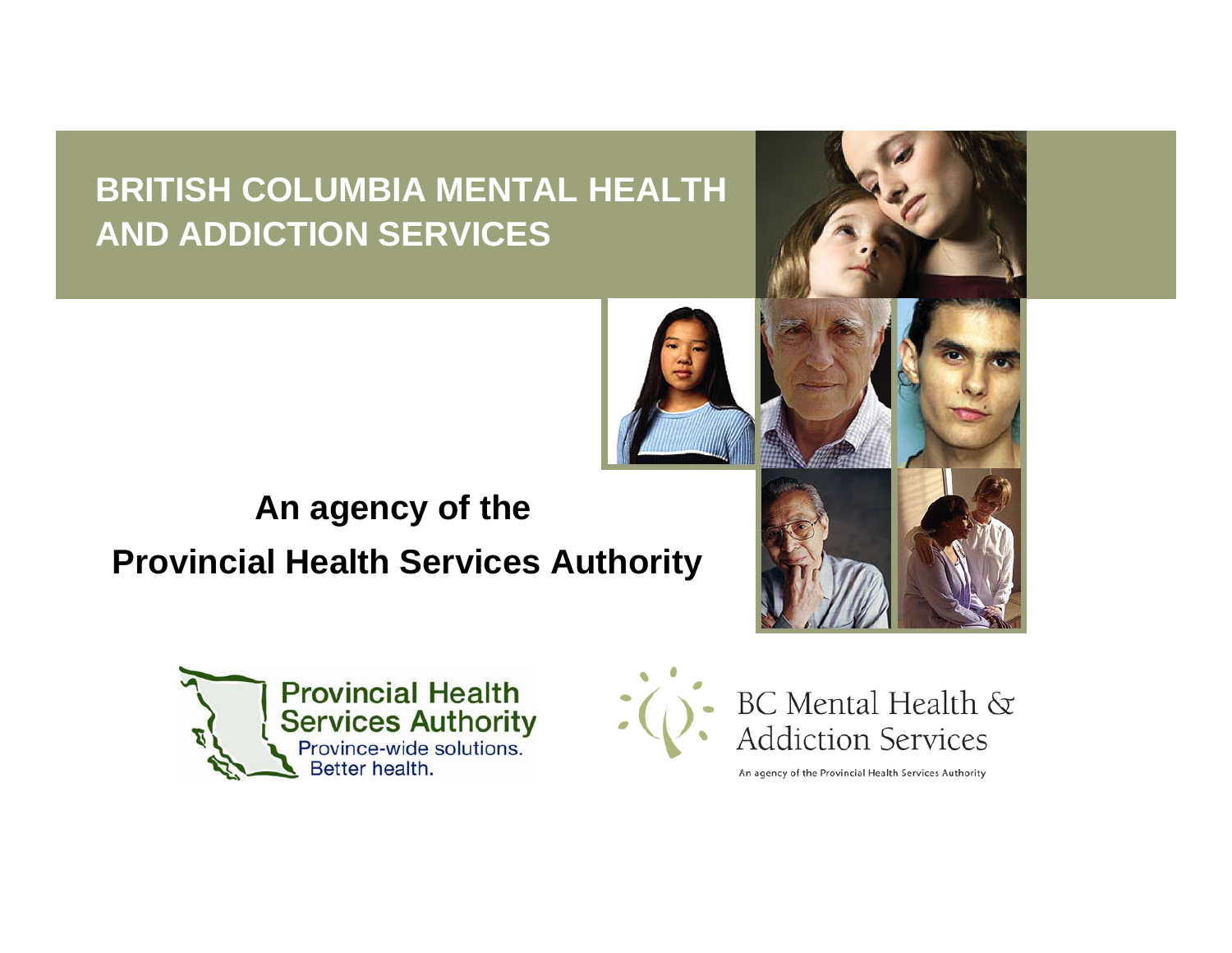#### **PROVINCIAL HEALTH SERVICES AUTHORITY (PHSA) PROVINCIAL AGENCIES**





**BC WOMEN'S HOSPITAL** & HEALTH CENTRE An agency of the Provincial<br>Health services Authority





An agency of the Provincial Health Services Authority

**BC Centre for Disease Control** An agency of the Provincial Health Services Authority





#### **Cardiac Services BC**

A program of the Provincial Health Services Authority

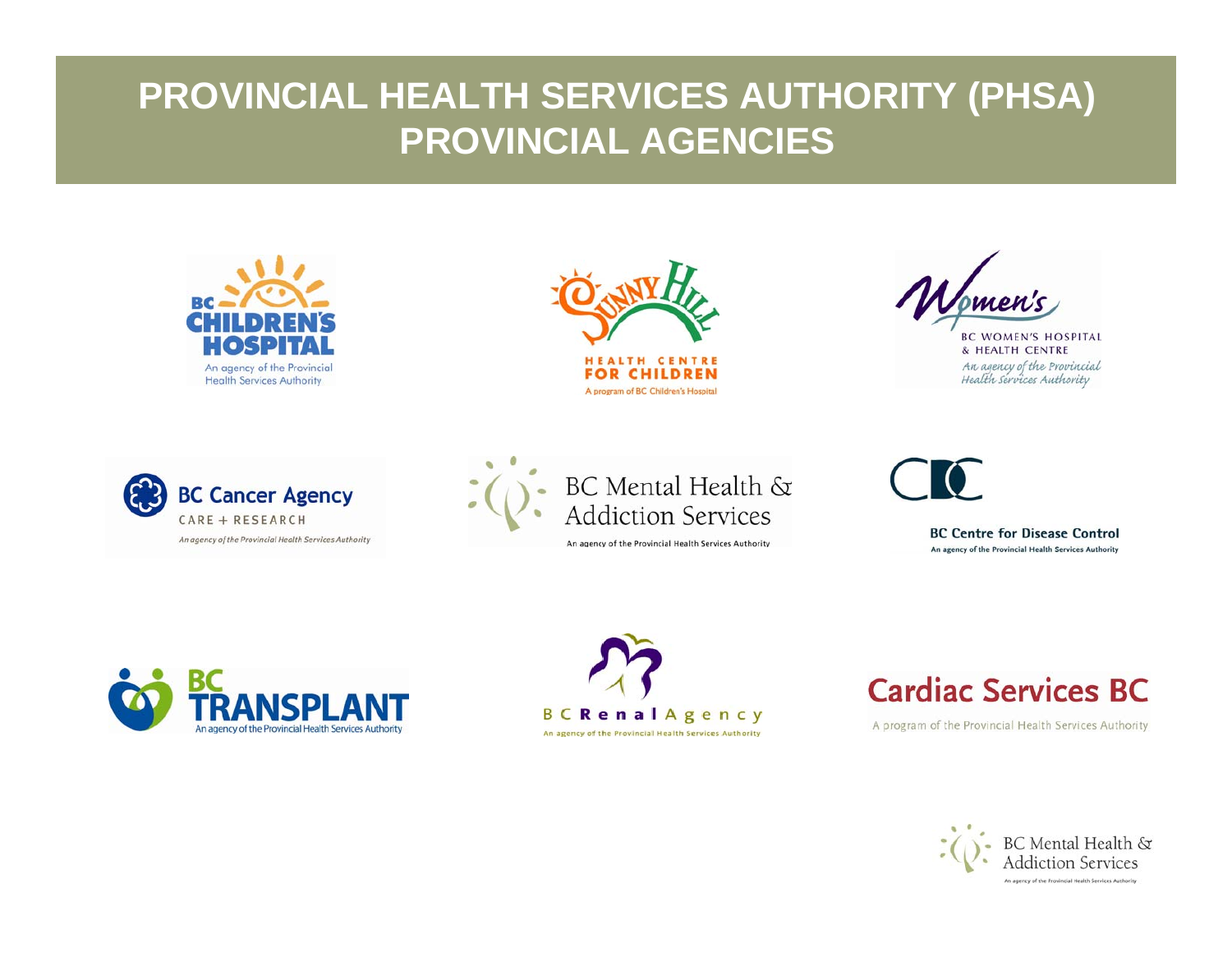## **BRITISH COLUMBIA MENTAL HEALTH AND ADDICTION SERVICES (BCMHAS)**

- •Tertiary-level mental health services to people across BC.
- •Recognizes that people with mental health challenges may also have co-occurring issues with substance misuse.

#### **BCMHAS Specializes in:**

- Adult Psychiatry and Geriatric Psychiatry.
- •Forensic Psychiatric Services.
- •Child and Adolescent Mental Health Services.
- •Eating Disorders.
- Mental Health and Addictions Research, Knowledge Exchange, and Health Promotion.

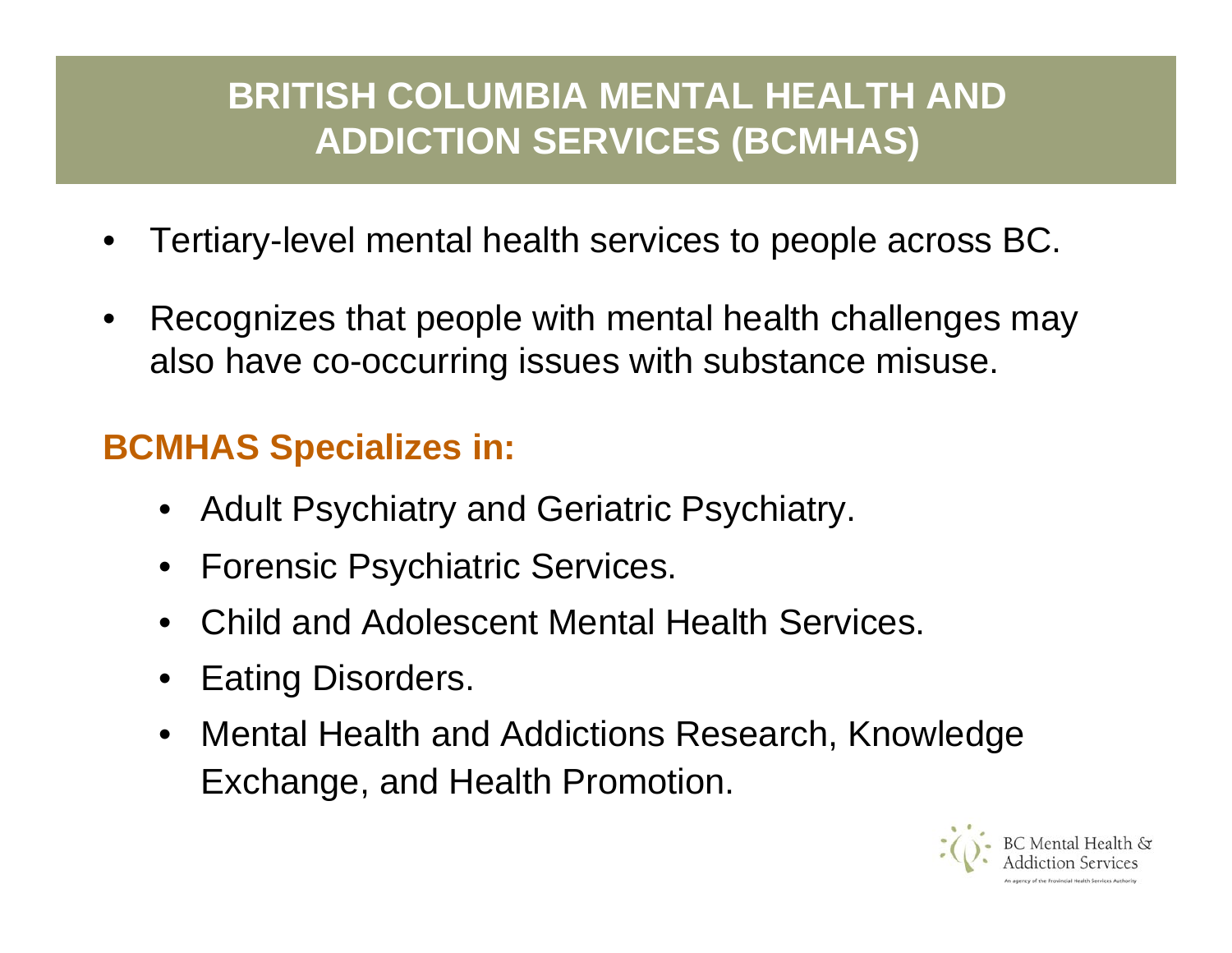## **PATIENT SAFETY IN MENTAL HEALTH RESEARCH**

- •The majority of our understanding of patient safety has come from acute health care settings.
- •While there is some overlap with mental health, there are also unique patient safety issues in mental health that are different to those in acute care.





- •CPSI and OHA jointly commissioned a research team from BCMHAS, through a competition process, to develop a background paper on patient safety in mental health.
- •Pan-Canadian Patient Safety in Mental Health Advisory Committee was formed to guide the research process.

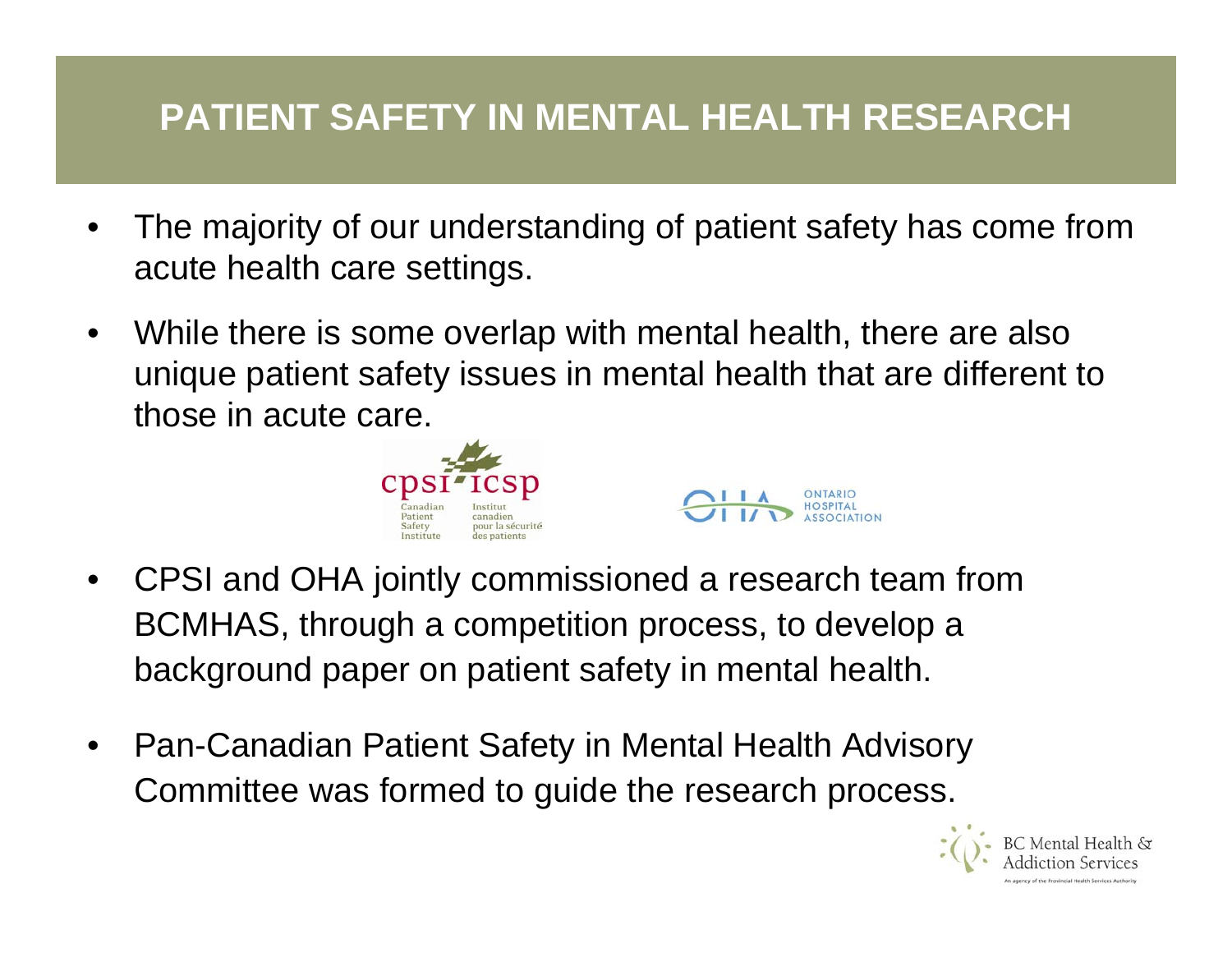## **PAN-CANADIAN PATIENT SAFETY IN MENTAL HEALTH ADVISORY COMMITTEE**

- • 13 individuals with knowledge and experience in the field of mental health and/or patient safety.
- •Researchers, academics, clinicians, decision makers, and OHA/CPSI representatives.
- •The members were identified by OHA and CPSI through a call for membership and a competitive selection process.
- •Selected the research team, provided guidance during the development of the research methods, assisted in the facilitation of the Roundtable Event, reviewed and critiqued the paper.

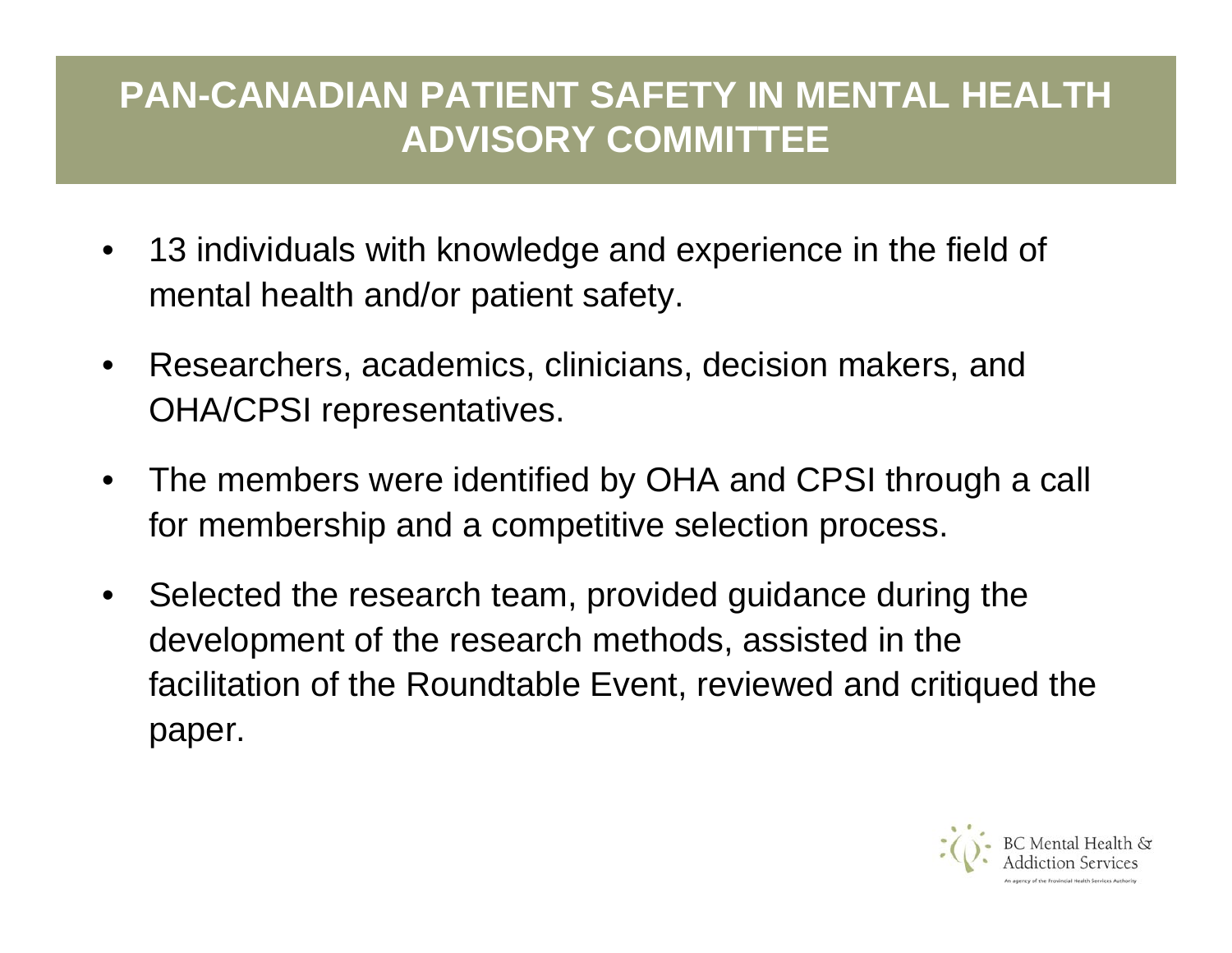## **UNDERSTANDING PATIENT SAFETY IN MENTAL HEALTH**

- •Mental health patients are at risk of patient safety incidents unique to mental health (i.e., suicide, self harm, seclusion, restraint) as well as incidents in general medical settings (i.e., adverse medication events, misdiagnosis).
- •Commonly reported incidents: Accidents, elopement, aggression, self-harm, patient abuse, diagnosis, medication, medical equipment.
- Policies and procedures need to balance the tension between safety measures and patient autonomy (i.e., locking units, security monitoring).
- •Patient safety measures can contribute to safety incidents (i.e., restraint and seclusion).
- •Patient safety and employee safety interact with each other and efforts to improve one must take into account the other.

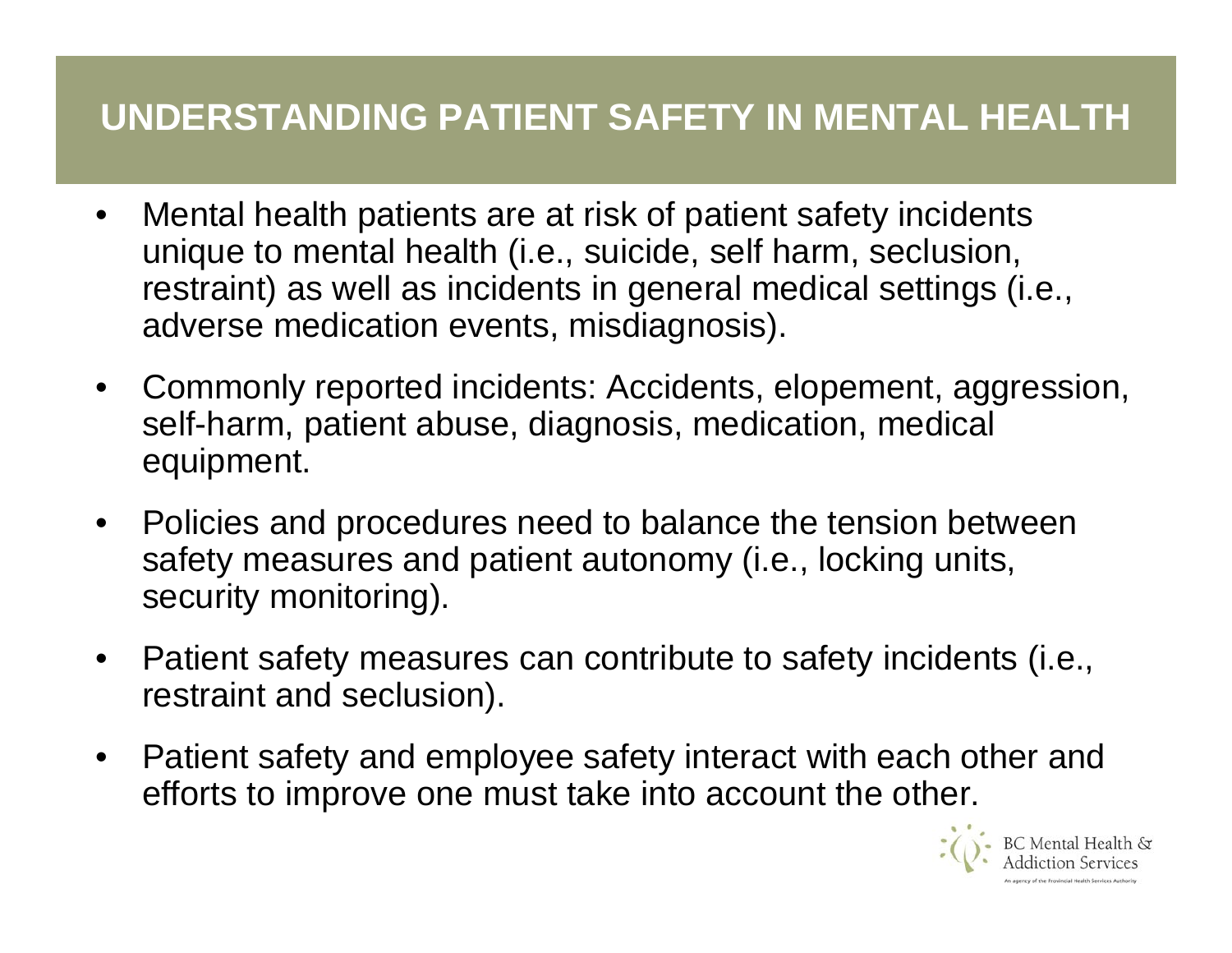#### **PATIENT SAFETY IN MENTAL HEALTH RESEARCH**

#### **Three Research Methods**

- 1. In-depth review of the white and grey literature.
- 2. Qualitative analysis of telephone interview data with 19 national and international key informants.
- 3. Qualitative Analysis of small groups discussion data from an invitational Roundtable Event with 72 participants.

# **Ethics Approval**

•University of British Columbia's Ethics Review Board.

## **Research Lead**

•Dr. Tracey A. Brickell

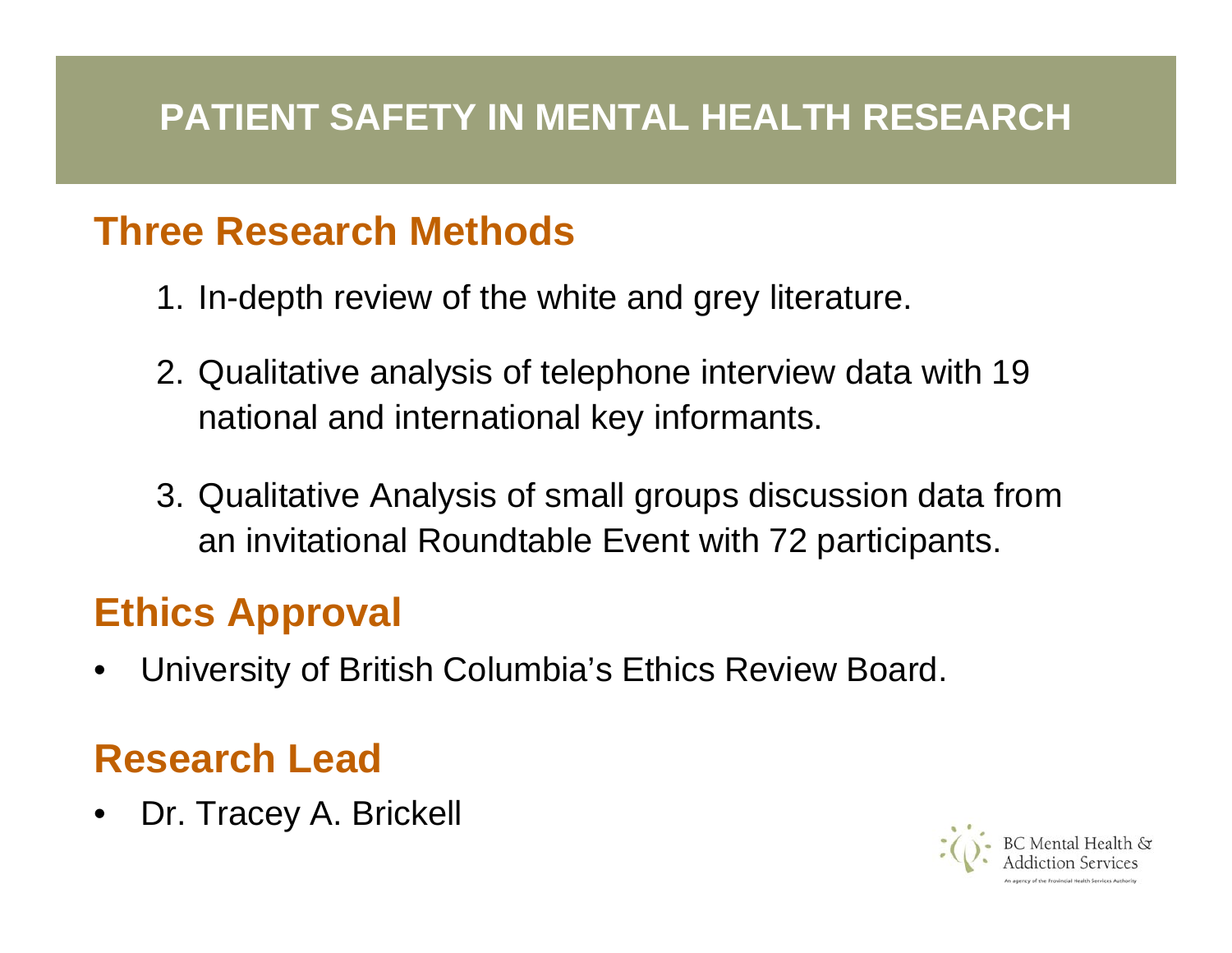#### PATIENT SAFETY IN MENTAL HEALTH



SPONSORED BY:



ONTARIO<br>HOSPITAL<br>ASSOCIATION **IIA**  $\overline{1}$   $\overline{1}$ Delivering on the promise of health care.

PAPER PREPARED BY:

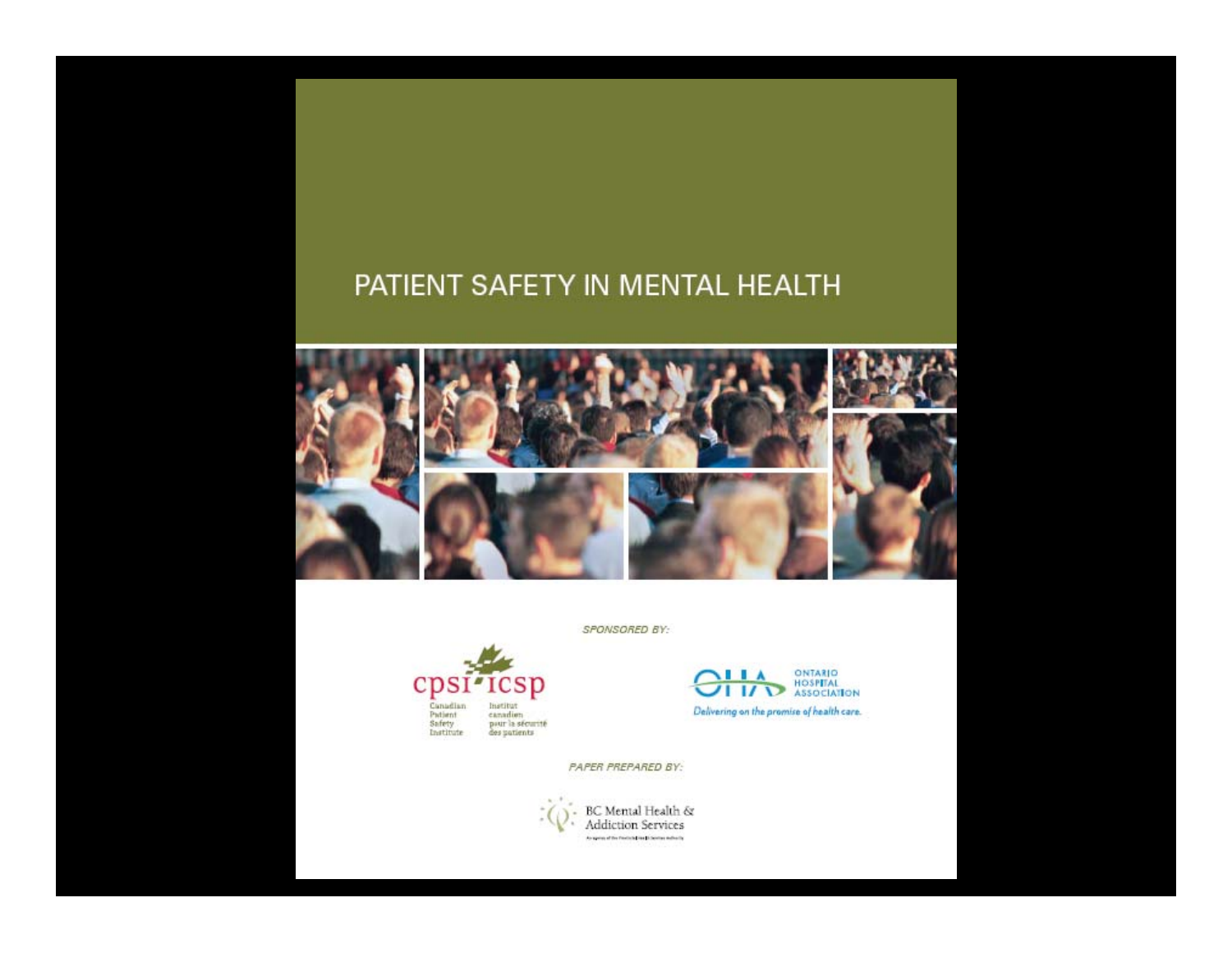#### **PATIENT SAFETY IN MENTAL HEALTH RESEARCH**

#### **Nine Research Team Members**

- Tracey A. Brickell, D.Psych.
- Tonia L. Nicholls, Ph.D.
- Ric M. Procyshyn, Pharm.D., Ph.D.
- Carla McLean, M.A. (Ph.D. Student)
- Rebecca J. Dempster, Ph.D.
- Jennifer A. A. Lavoie, M.A. (Ph.D. Student)
- Kimberly J. Sahlstrom, M.A.
- Todd M. Tomita, M.D., FRCPC
- Eugene Wang, M.D., FRCPC

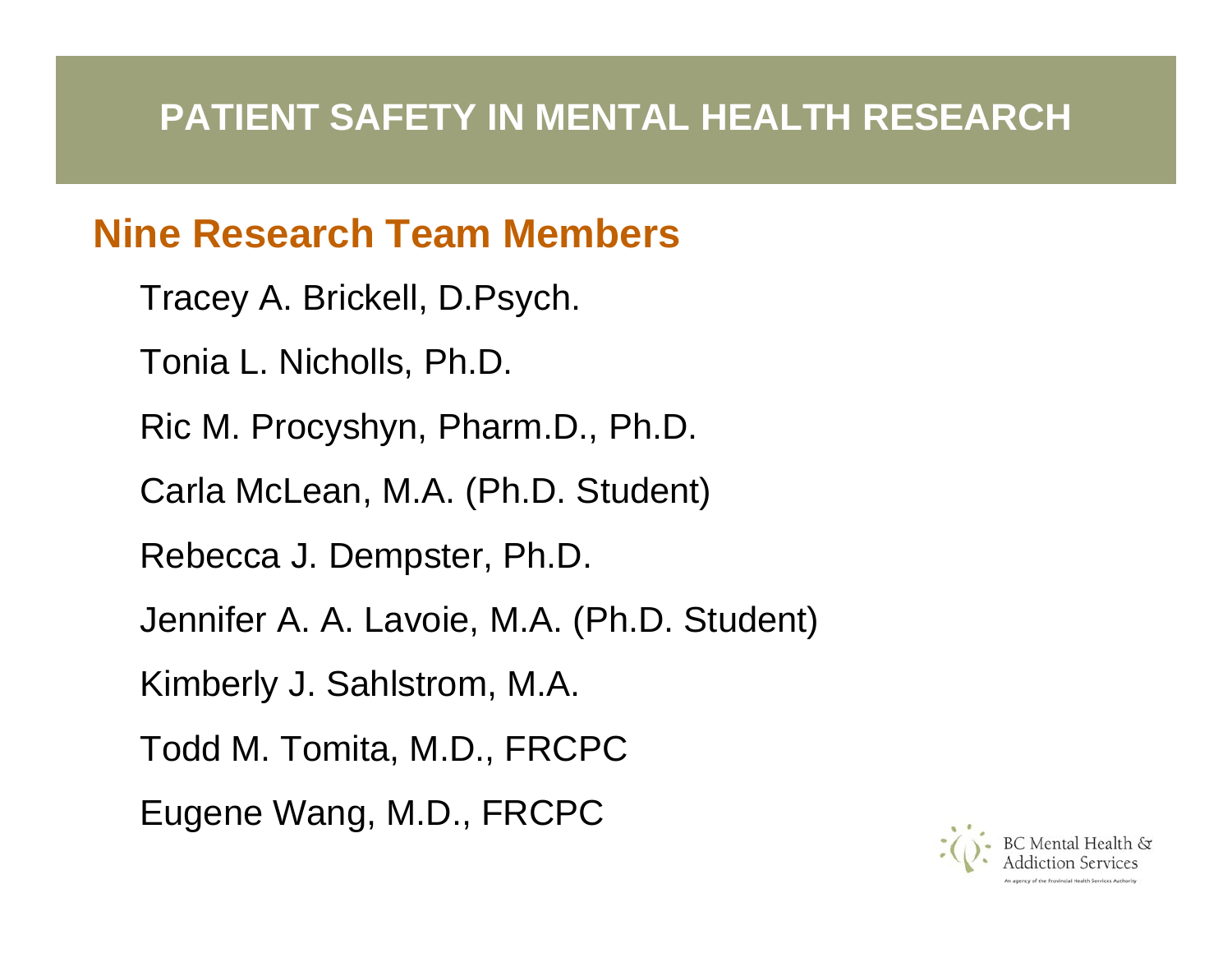## **Inclusion Criteria**

- 1. Eight patient safety incidents: Violence and aggression, patient victimization, suicide and self-harm, seclusion and restraint, falls and other patient accidents, absconding and missing patients, adverse medication events, and adverse diagnostic events.
- 2. Mental health diagnoses in the DSM-IV-TR.
- 3. Mental health services across primary, secondary, and tertiary care levels.
- 4. Mental health services across hospital, private sector, and other community-based settings.
- 5. Mental health across the lifespan including child and youth, adult, and older adult populations.
- 6. Limited to documents published between 1999-2008.

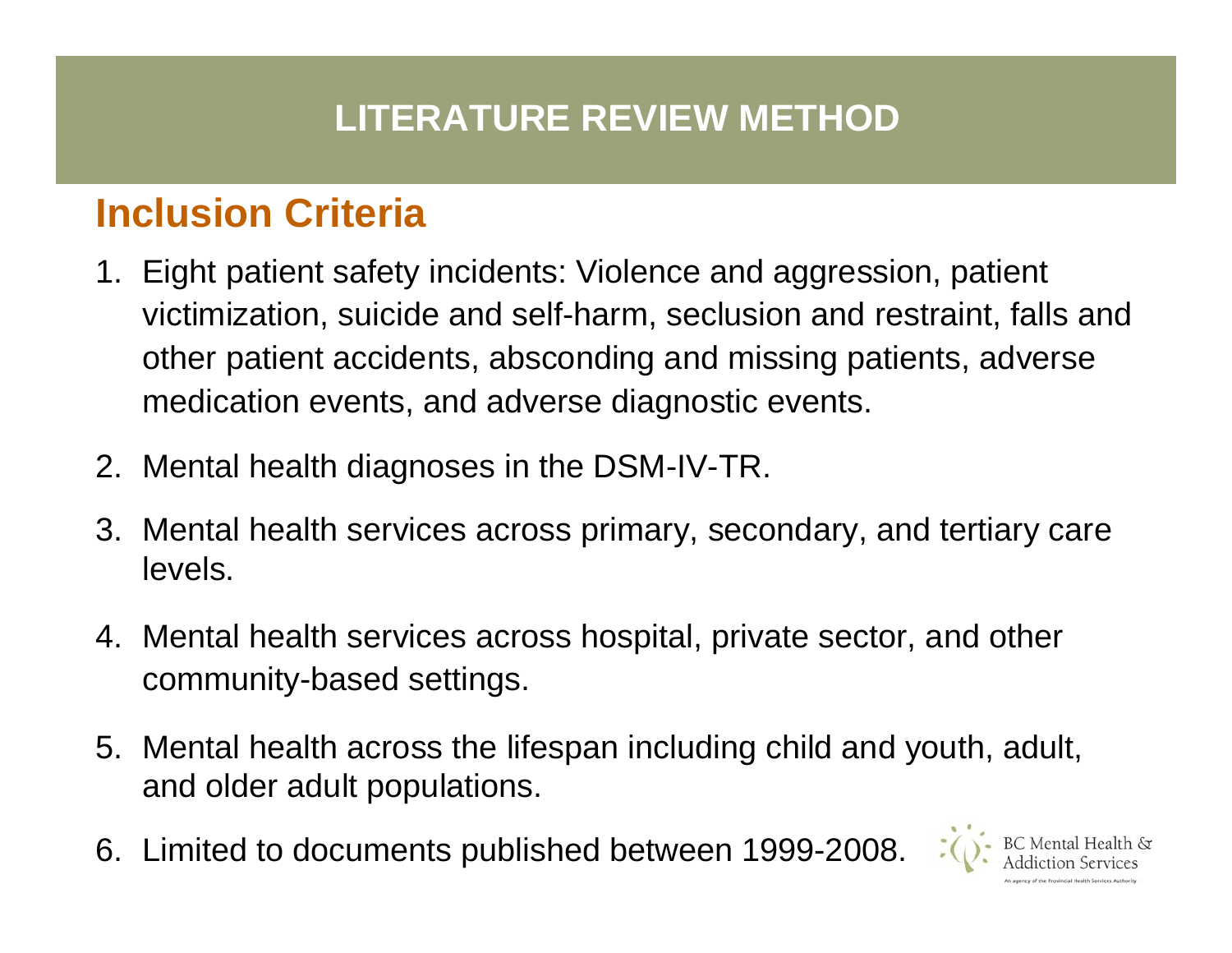### **LITERATURE REVIEW METHOD**

## **Exclusion Criteria**

- 1. Patient safety incidents in people with mental health issues outside the mental health sector.
- 2. Privacy violations.
- 3. Documented adverse effects of specific medications.
- 4. Medical equipment failure not specific to mental health settings.
- 5. Infectious disease.
- •A literature search on infection prevention and control, and fire prevention and precautions, did not reveal results unique or relevant to mental health, and were therefore not included in the search strategy.

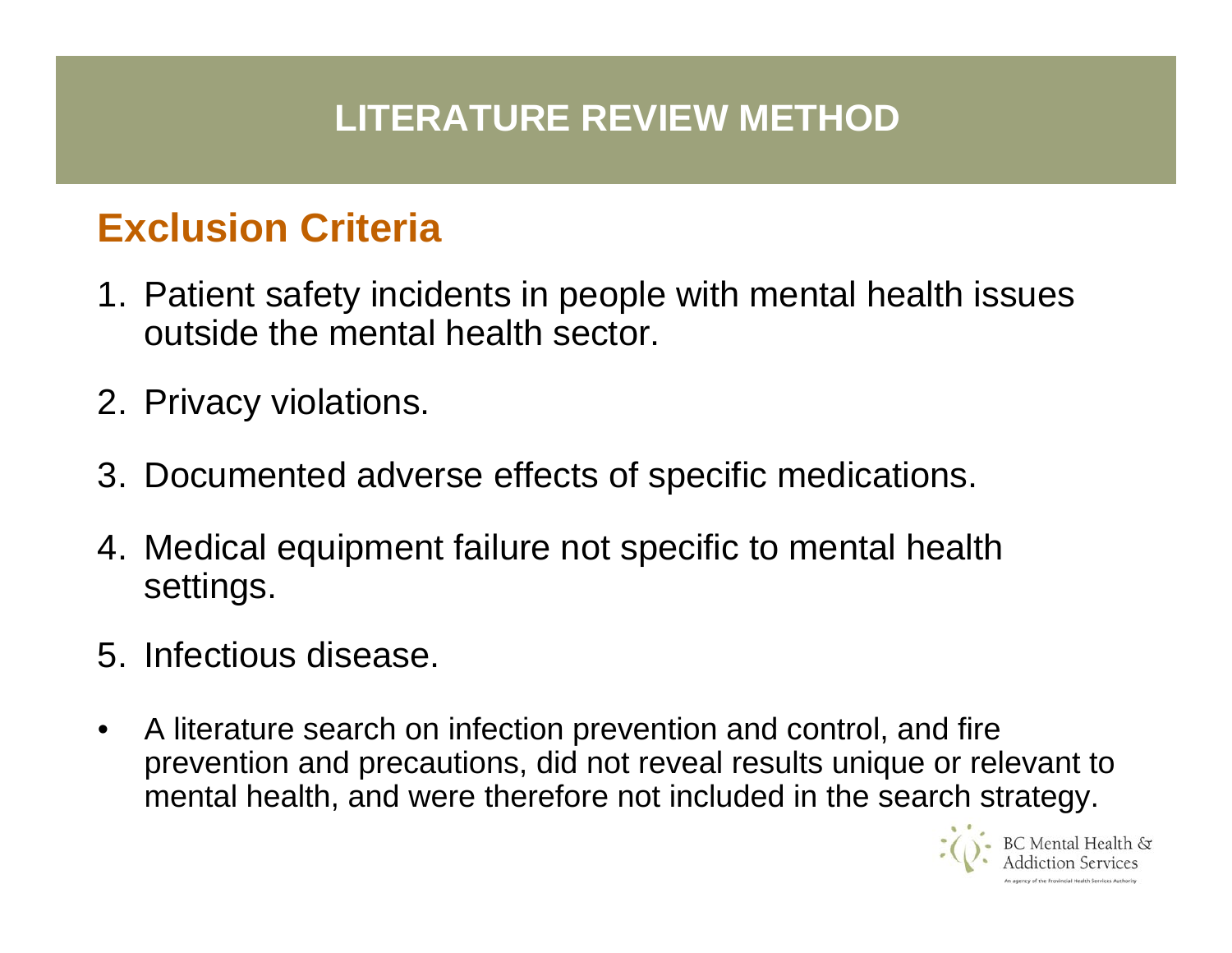## **White Literature Search Method**

- •Conducted by *Orvie Dingwall* (CPSI librarian).
- •Searches were conducted in four electronic databases.
	- 1. Medline.
	- 2. Cumulative Index to Nursing & Allied Health Literature (CINAHL).
	- 3. Embase.
	- 4. PsycINFO.
- •RAs searched through approximately 5,600 papers.
- •974 documents were retrieved for review.

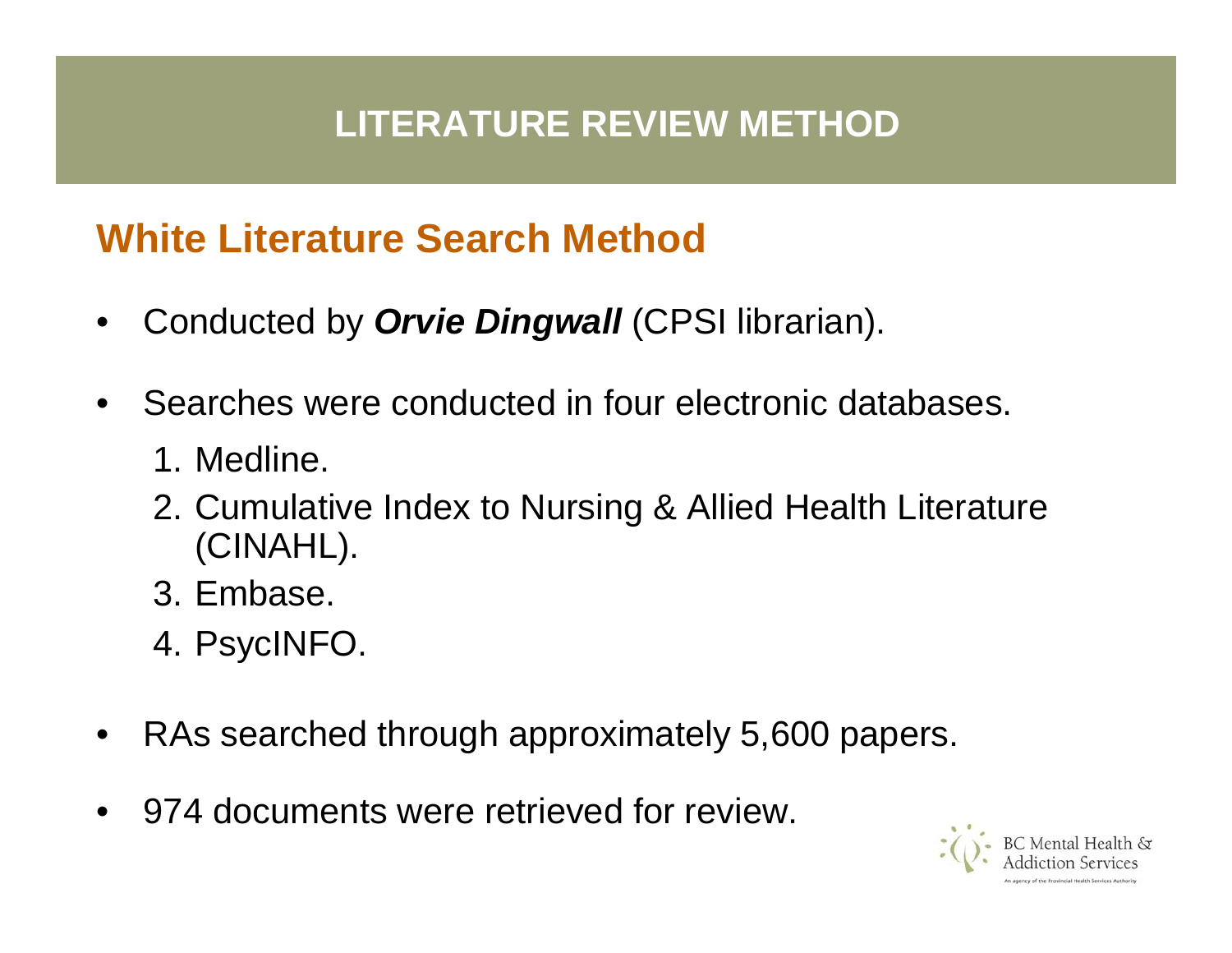## **LITERATURE REVIEW METHOD**

## **Grey Literature Search Method**

- •Supervised by *Brook Ballantyne-Scott* (BCMHAS librarian).
- $\bullet$  66 Canadian/international patient safety, mental health, government health care, and library websites were searched (e.g., World Health Organization; National Libraries of UK, Canada, Australia, and USA; Canadian Psychiatric Research Foundation; National Patient Safety Agency).
- •The list was created in collaboration with the CPSI and BCMHAS librarians and based on our knowledge of key mental health and patient safety websites.

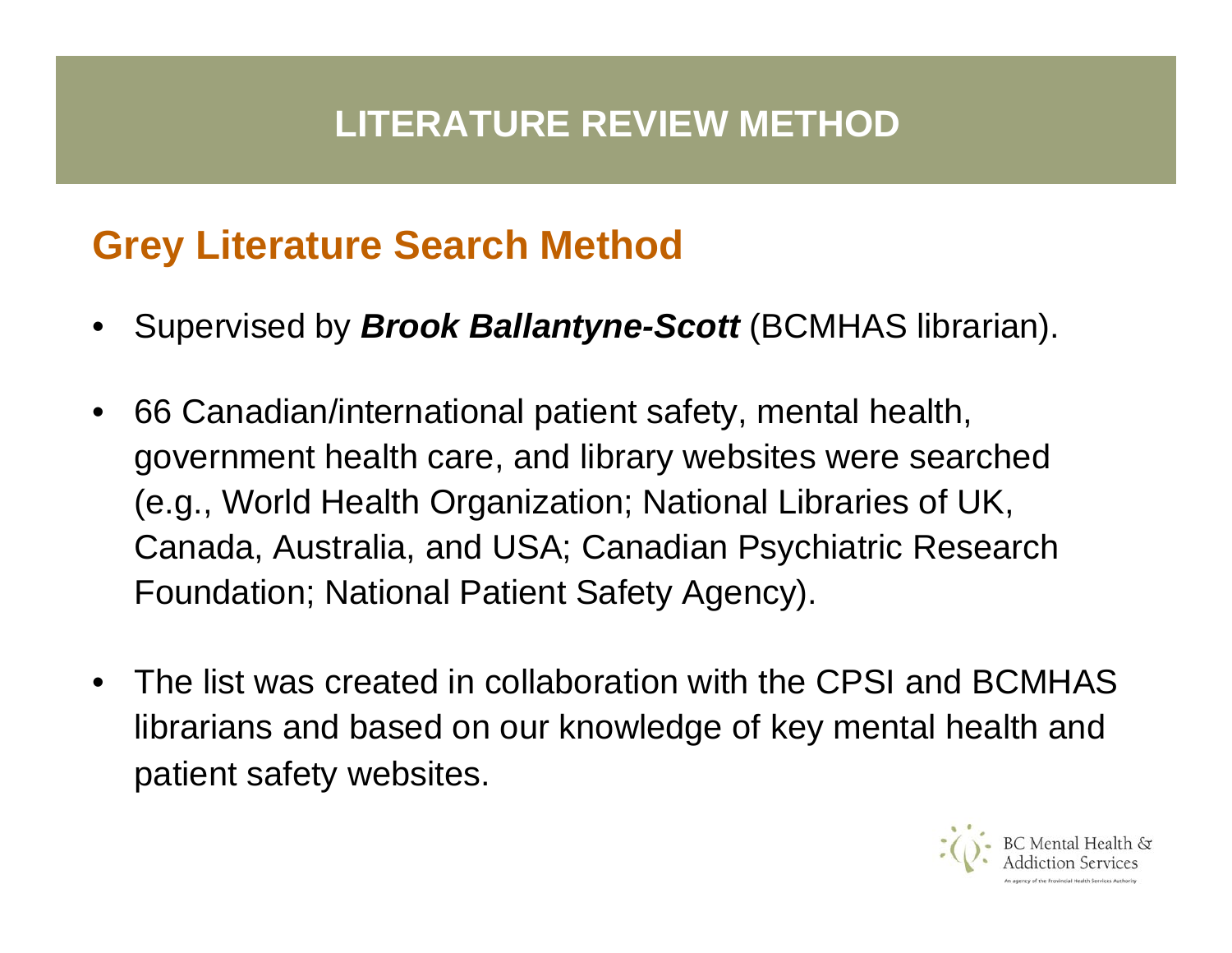## **LITERATURE REVIEW METHOD**

#### **Grey Literature Search Method**

- •Enter one of seven key mental health search terms into the main search box (e.g., mental, psychiatry, psychotic).
	- ~ < 20 hits Results were examined individually for inclusion.
	- ~ > 20 hits Mental health patient safety search term was combined with one of 32 keywords (e.g., safety, error, suicide, restraint, elopement, assault, misdiagnosis, and fall).
- When websites were not easily searchable (i.e., no search box), the *publication* or *research* link was used and visually scanned.
- •After four RAs searched through thousands of documents over two months, 403 documents were retrieved for review.

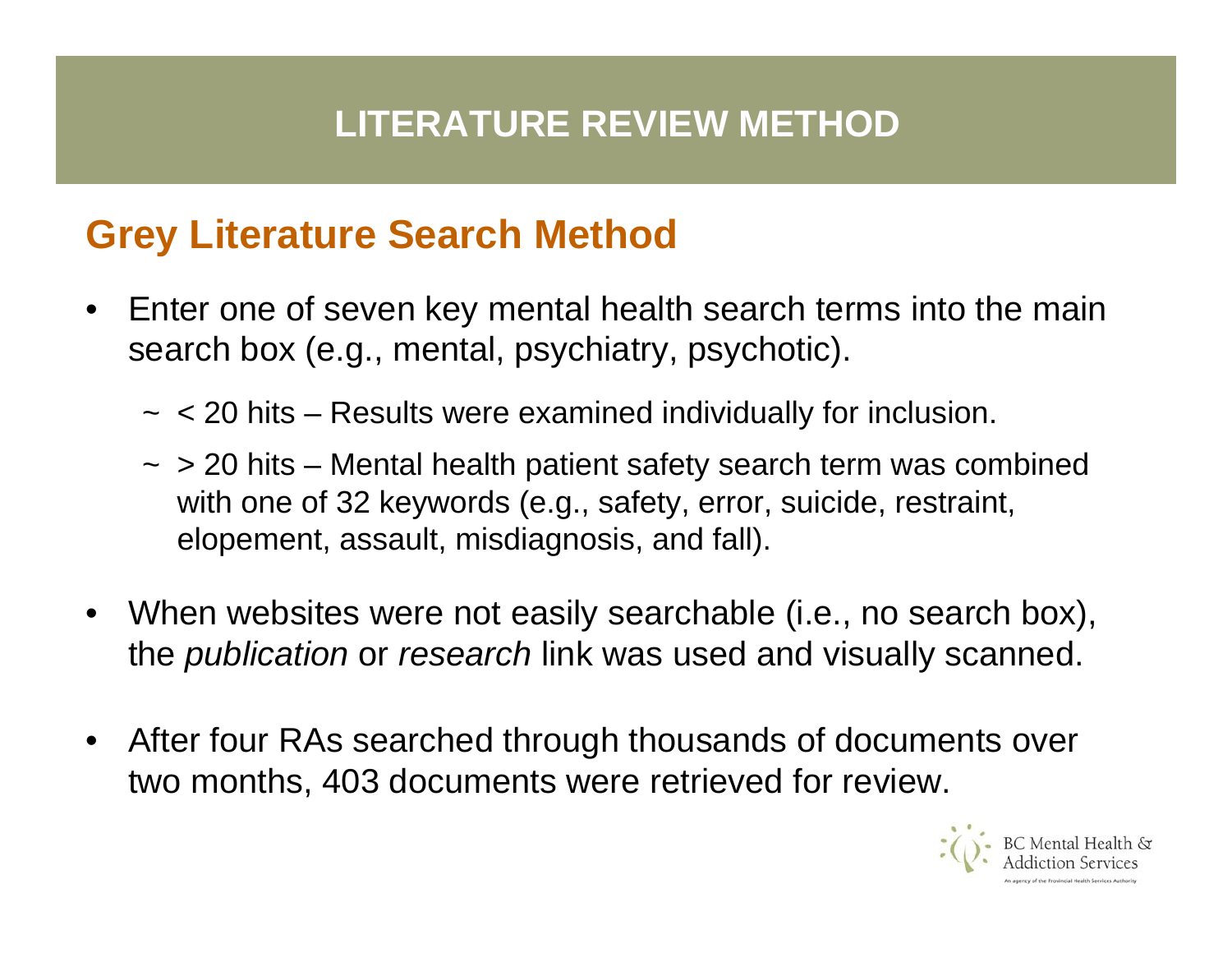#### **Reviewers**

Understanding Patient Safety in Mental Health - *Rebecc a J. Dempster, Ph.D.* Violence and Aggression *- Tonia L. Nic holls, Ph. D.* Patient Victimization *- Tonia L. Nicholls, Ph.D.* Suicide and Self-Harm - *Rebecca J. Dempster, Ph.D.* Seclusion and Restraint *- Jennifer A. A. Lavoie, M.A.* Falls and Other Patient Accidents - *Jennifer A. A. Lavoie, M.A.* Absconding and Missing Patients *- Kimberly J. Sahlstrom, M.A.* Adverse Medic ation Events *- Ric M. Procyshyn, Pharm.D., Ph.D.* Adverse Diagnostic Events - *Todd M. Tomita, M.D., FRCPC & Eugene Wang, M.D., FRCPC*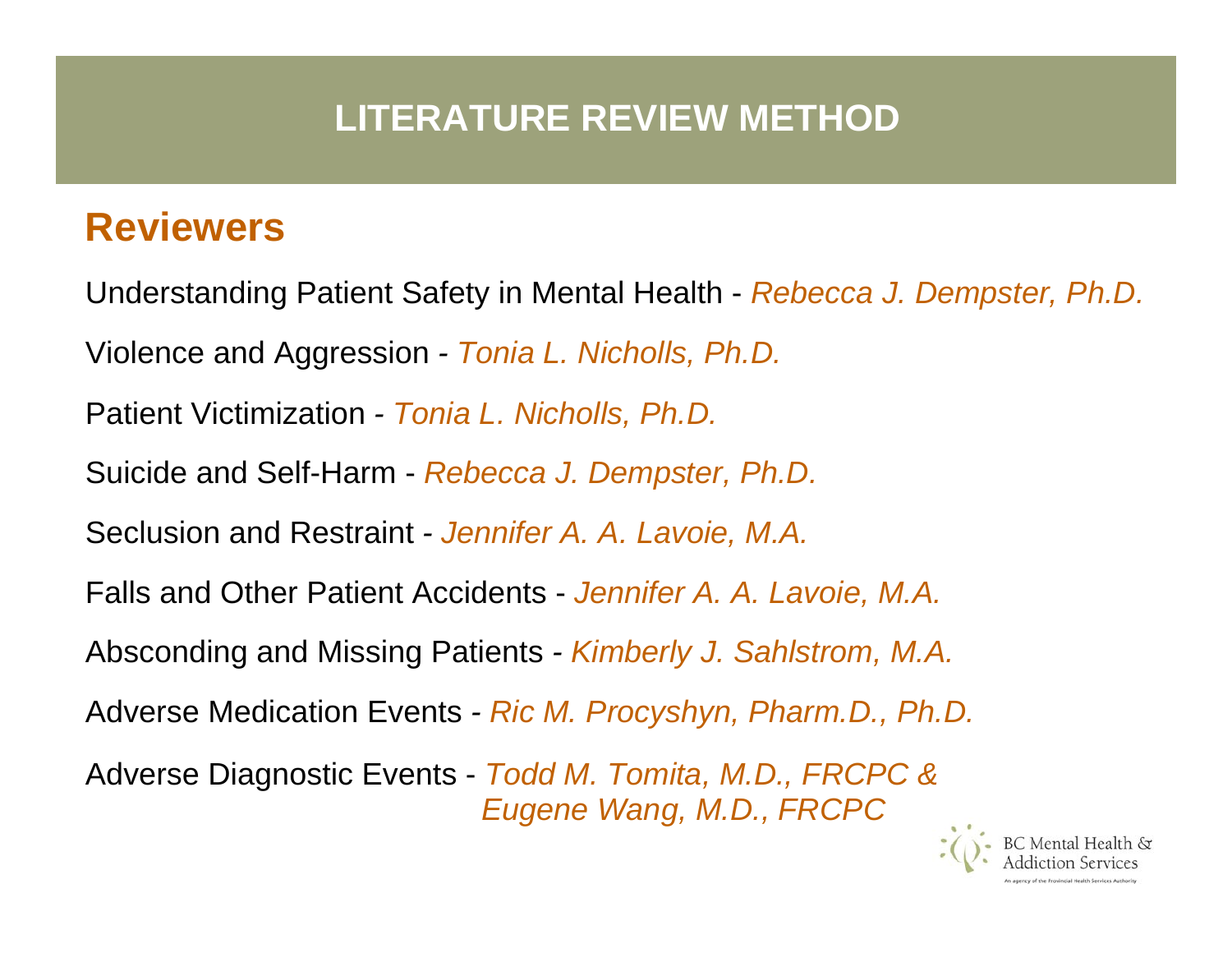### **PATIENT SAFETY INCIDENTS REVIEWED**

## **Violence and Aggression**

- *Aggression*: Any behaviour in which the patient places their hands on another with the intention of causing harm.
- • *Violence*: Threats with a weapon in hand, sexual assaults, and assaults resulting in injury.

## **Patient Victimization**

• *Victimization*: Any verbal, psychological, physical, sexual, and financial abuse by others.

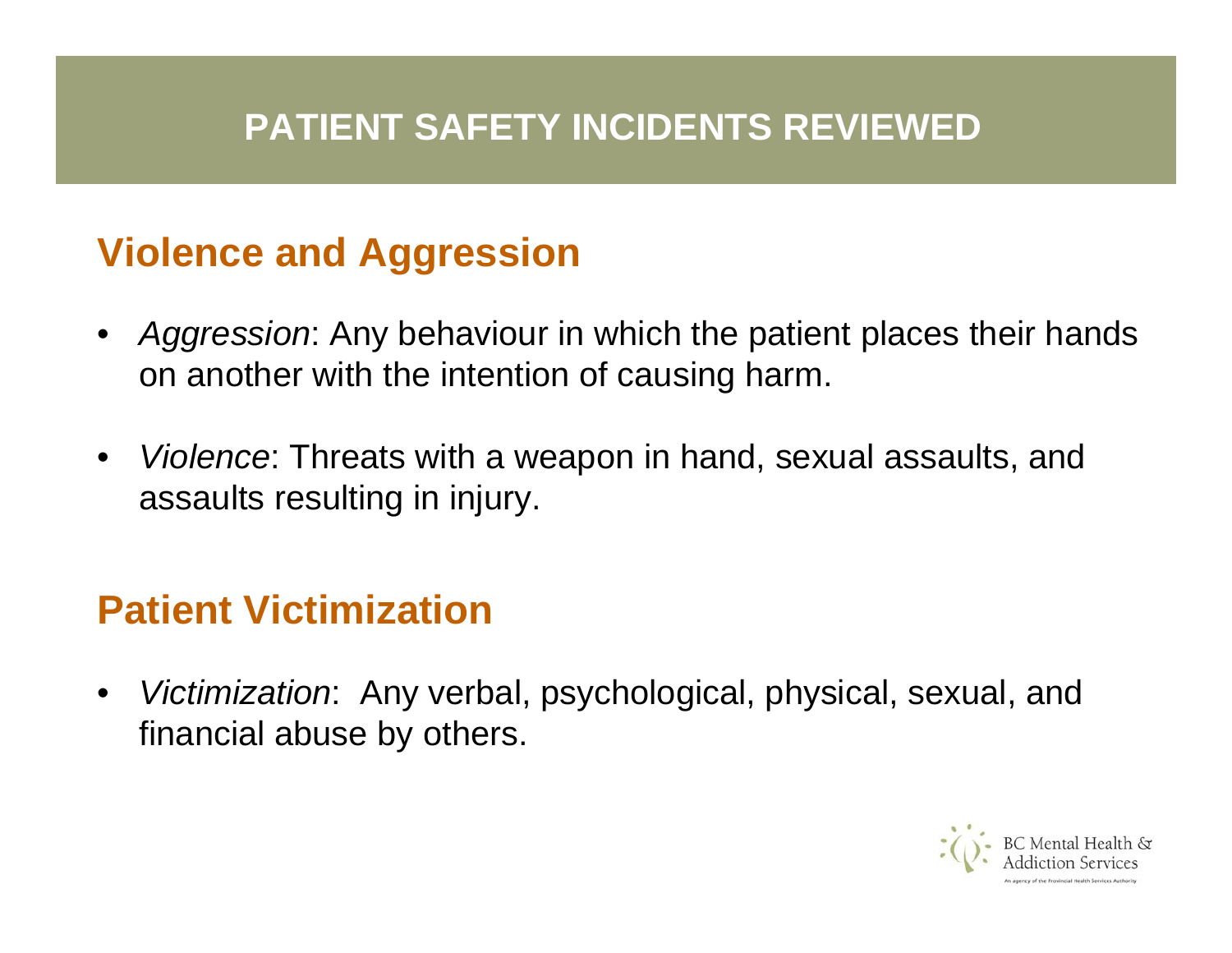# **Suicide and Self-Harm**

- •*Suicide*: Deliberate self-inflicted bodily injury causing death.
- • *Attempted suicide* - Deliberate self-inflicted bodily injury committed with intent to die, but does not r esult in death.
- *Self-harm*: Deliberate self-inflicted bodily injury without expressed intent to die.

# **Falls and Other Patient Accidents**

- • *Patient accident*: An unanticipated occurrence during which a patient sustains an injury or potential injury.
- *Fall*: A sudden, uncontrolled, unintentional, downward displacement of the body to the ground or other object; excluded falls resulting from violent blows or other purposeful actions.

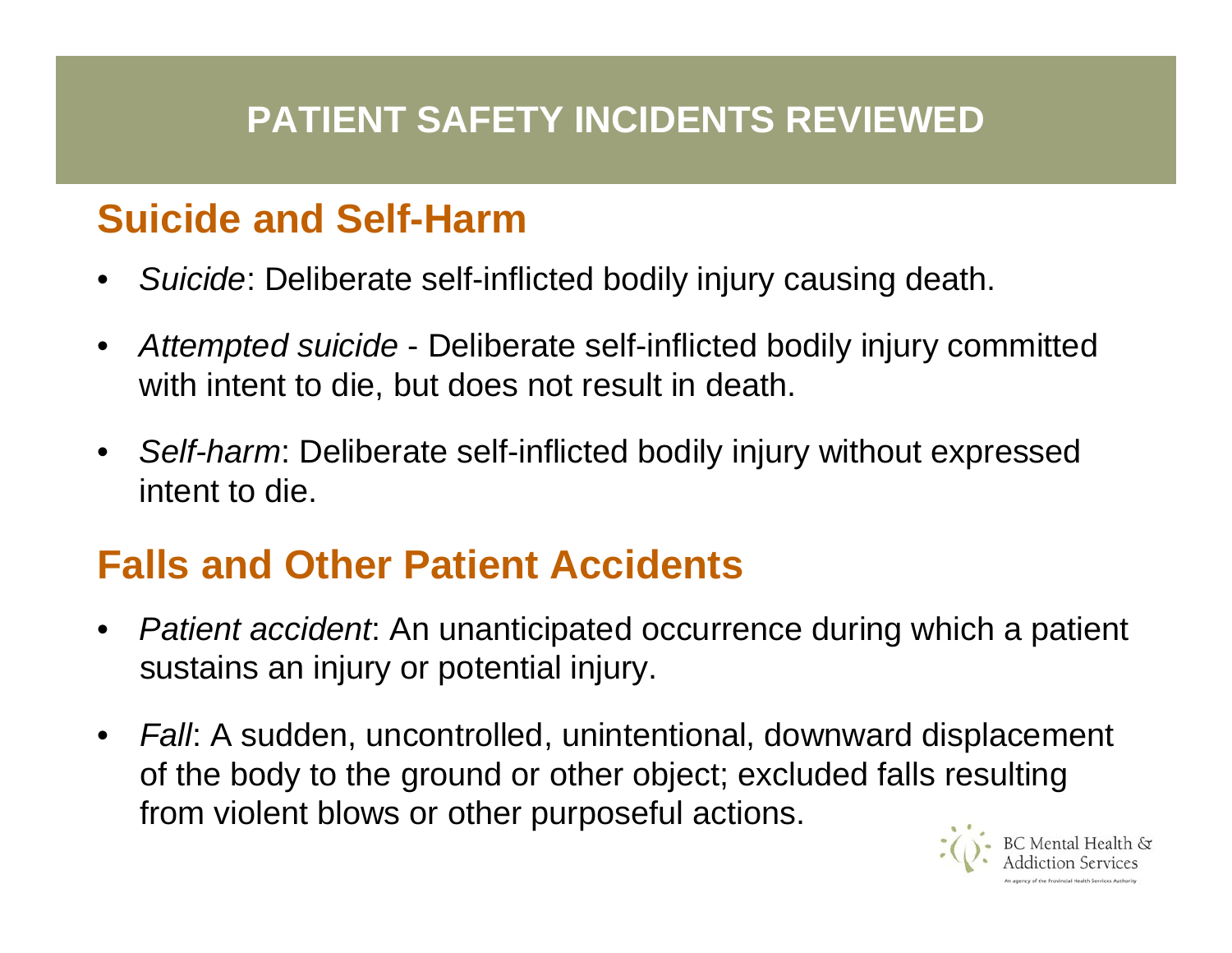#### **PATIENT SAFETY INCIDENTS REVIEWED**

## **Seclusion and Restraint**

- • *Restraint*: Involuntary immobilization or restriction of a person's movement.
- •Three main categories:
- *1. Environmental Restraint (Seclusion)*: Physically confining a patient to an area.
- *2. Physical/Mechanical Restraint*: Using a technique or device to prevent movement.
- *3. Chemical Restraint*: Using pharmaceuticals to control behaviour.

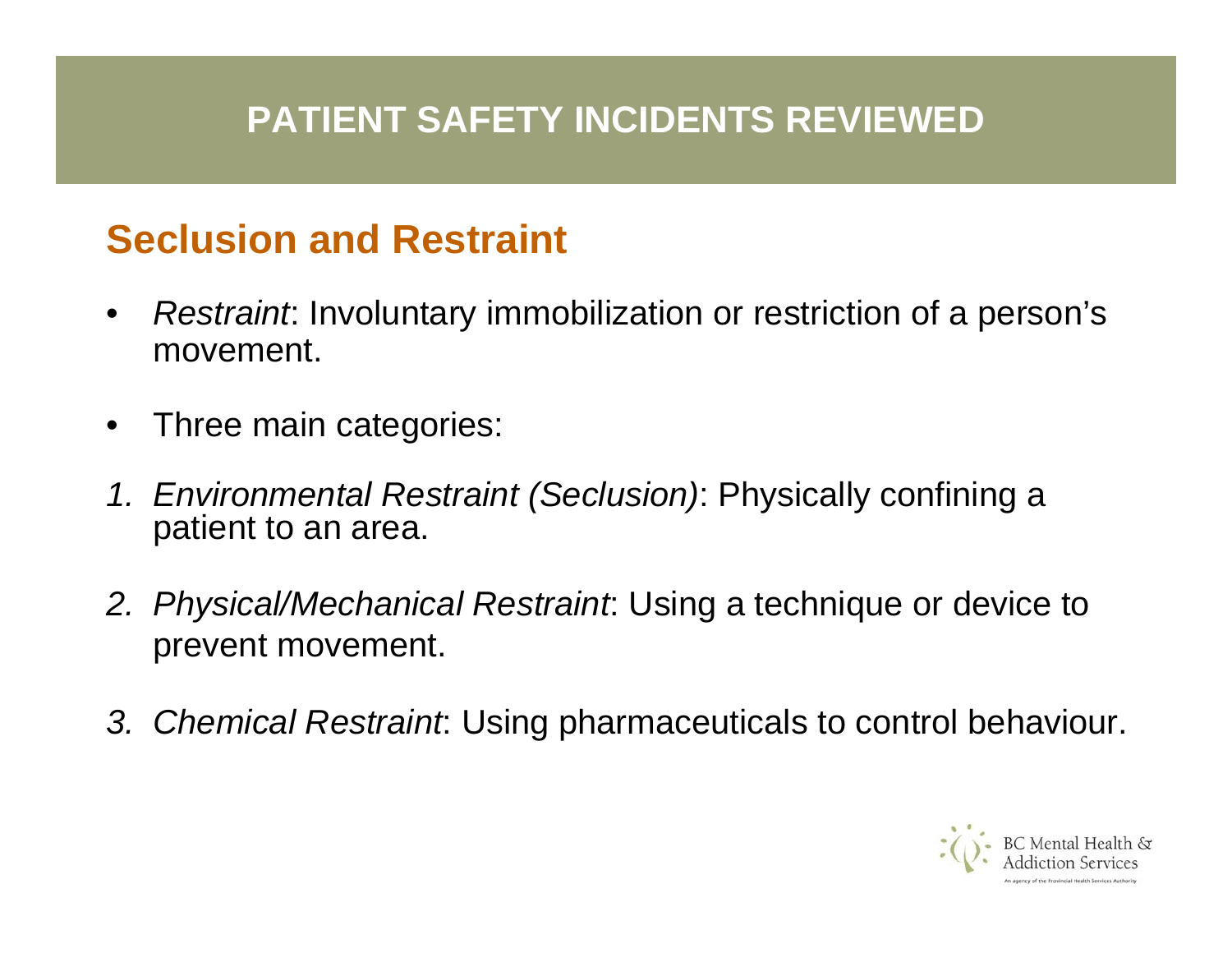## **Absconding and Missing Patients**

- • *Absconding*: A patient who wilfully leaves a ward or facility without permission or breaches terms of leave.
- • *Wandering*: Locomotion by patients who are cognitively impaired but express no wilful intent to leave a ward or facility.
- $\bullet$  *Exit-seeking wandering*: Locomotion by patients who are cognitively impaired but have wilful intention to leave a ward or facility without permission.
- • *No shows*: Patients who go missing from the private sector or other community based services; the patient safety implications of no shows is an understudied area.

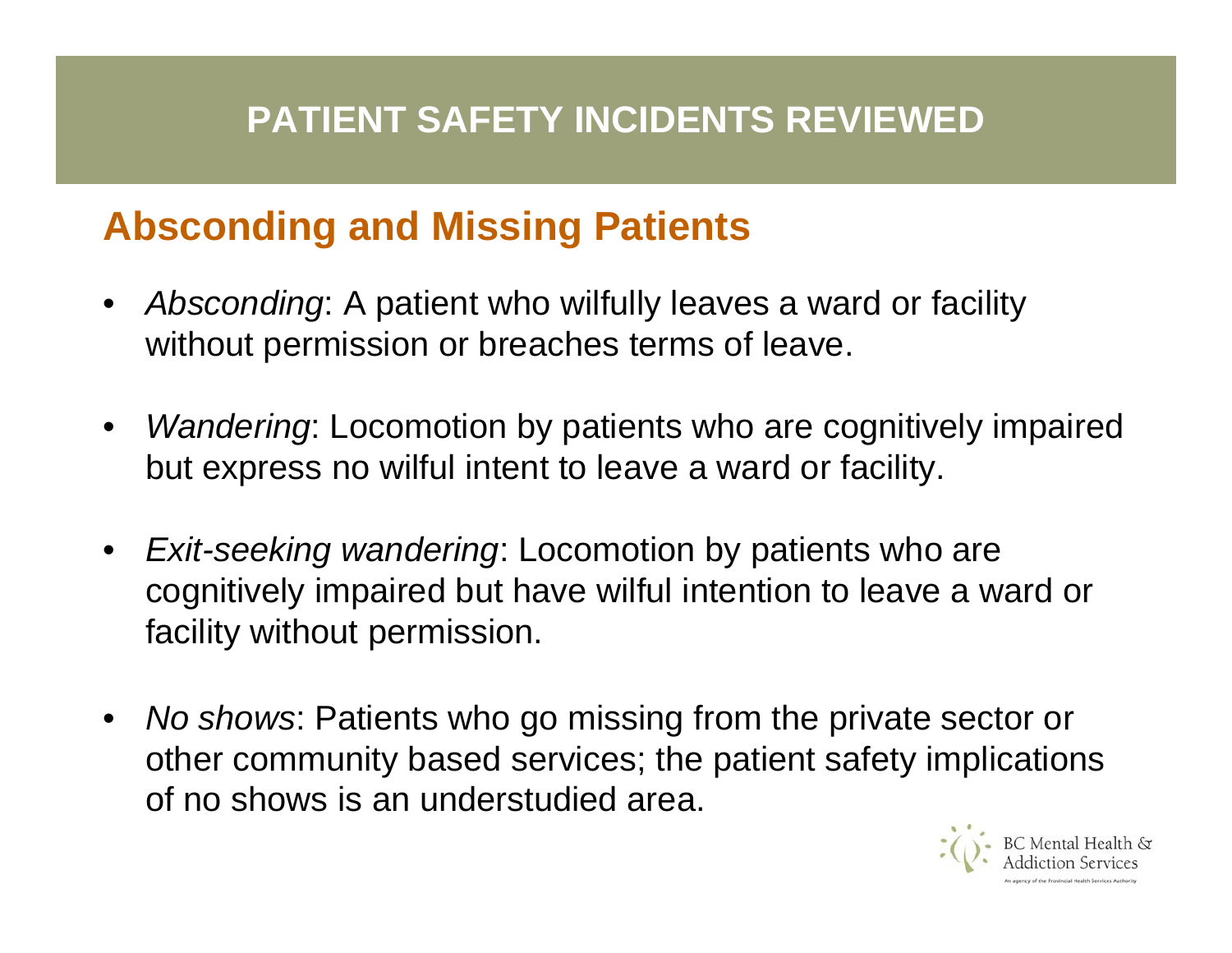#### **Adverse Medication Events**

• *Adverse medication event*: Any preventable event that may cause or lead to inappropriate medication use or patient harm while the medication is in the control of the health care professional, patient, or consumer.

## **Adverse Diagnostic Events**

- • *Adverse Diagnostic Event*: Delay in formulating appropriate diagnoses, a failure to use appropriate techniques for making diagnoses, and a failure to act on the results of diagnostic tools.
- •*Misdiagnosis*: Assigning the wrong psychiatric diagnosis.
- • *Underdiagnosis*: In assigning a psychiatric diagnosis, failing detect a coexisting psychiatric or medical condition.
- • *Missed diagnosis*: Total failure to detect a coexisting psychiatric condition.

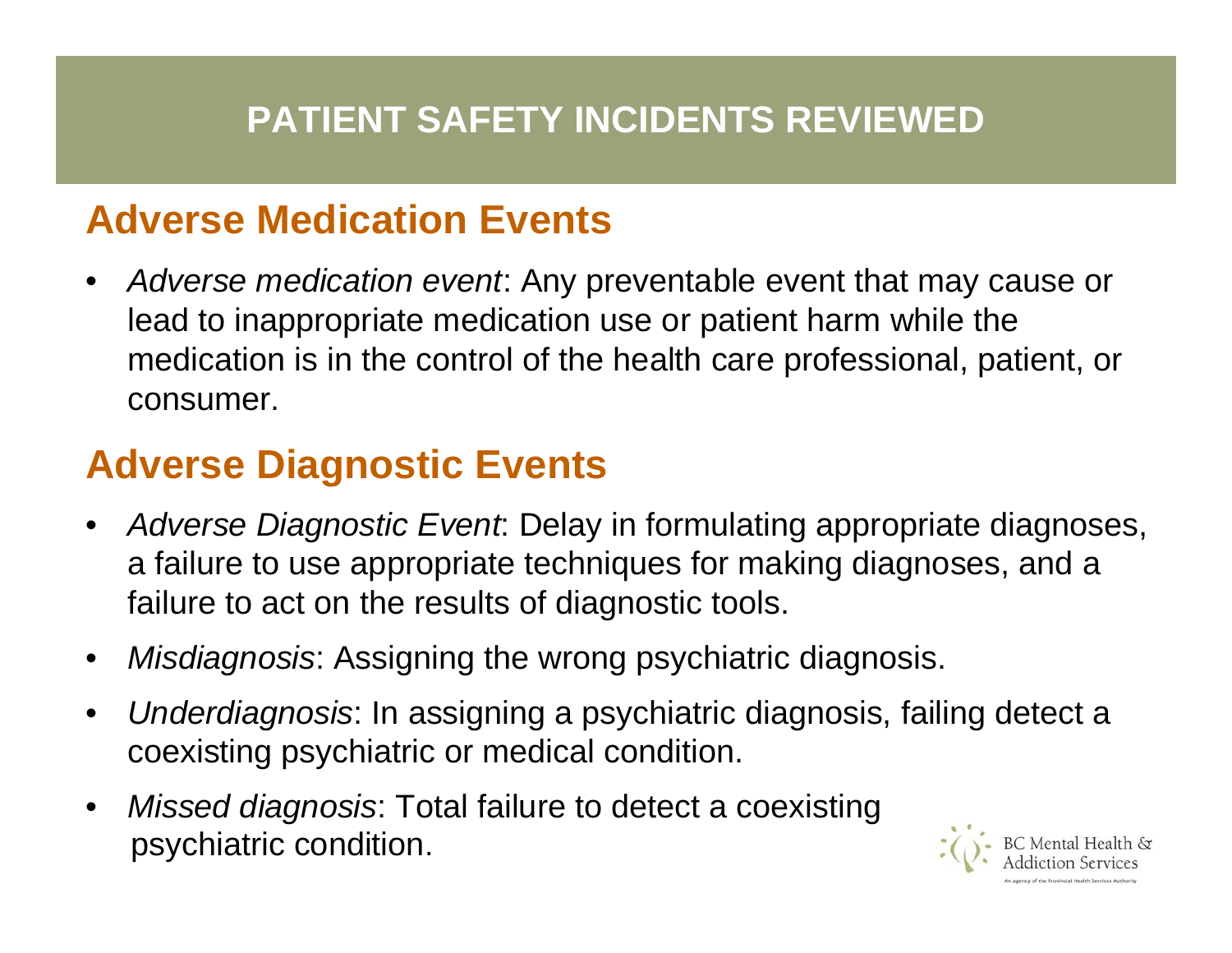#### **KEY INFORMANT INTERVIEW METHOD**

## **Participants**

- •Qualitative semi-structured telephone interviews with 19 experts in patient safety and/or mental health.
	- ~15 Canada (BC, Alberta, Ontario, Quebec, Nova Scotia).
	- ~ 4 international (UK, USA, Australia).
- •Key informants were selected by the Advisory Committee; selection was based on the key informant's knowledge, expertise, and prominence in patient safety and/or mental health.
- •The selection process ensured the key informants were sampled from a variety of professional positions including management, administrative, academic, research, clinical, patient advocacy, consulting, patient safety, law, and risk assessment.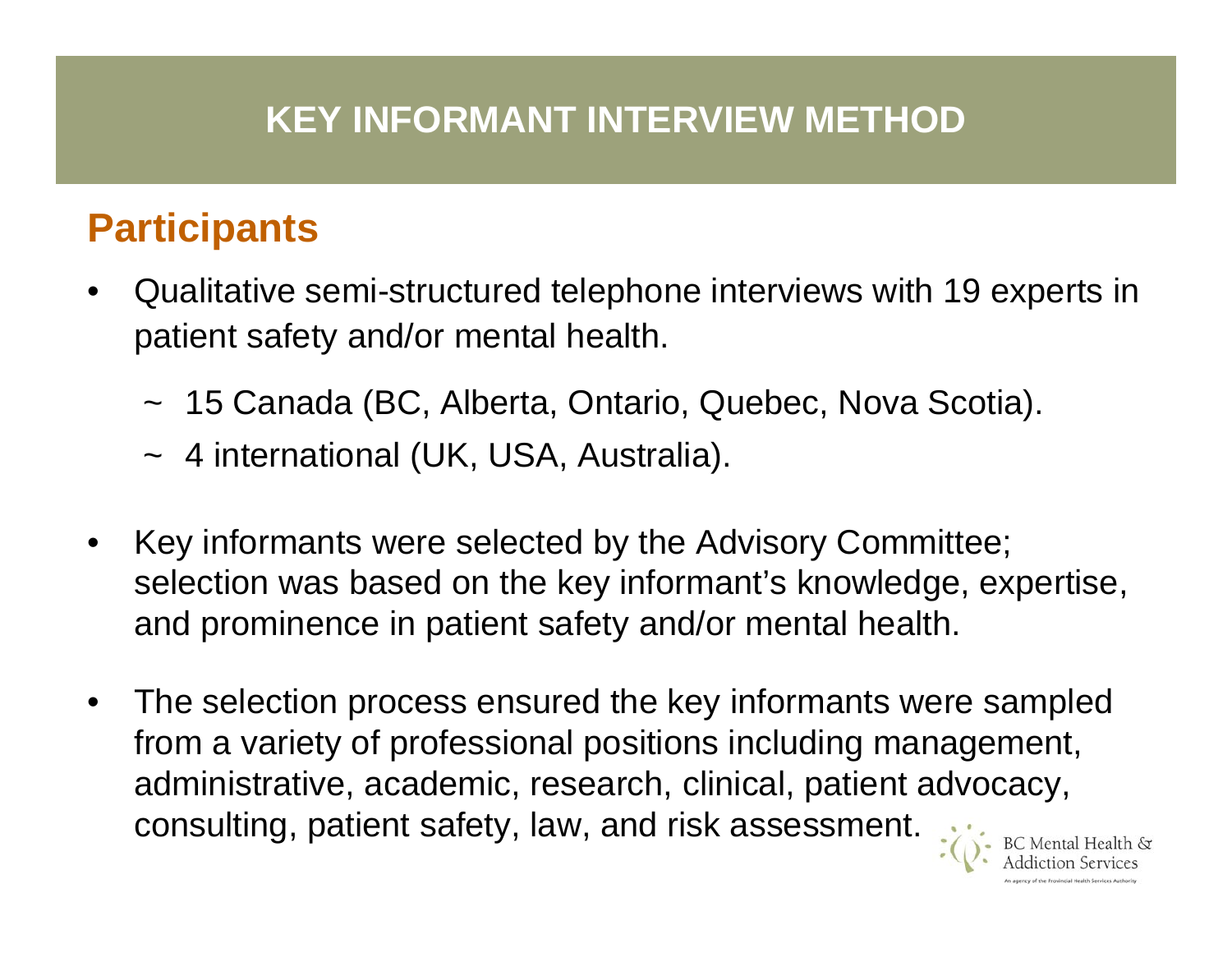#### **KEY INFORMANT INTERVIEW METHOD**

## **Procedure**

- • Interview questions were compiled by the BCMHAS research team and reviewed by the Advisory Committee.
- • Interview questions were designed to gather information on:
	- ~Current initiatives and research.
	- $\sim$ Strategies for improving patient safety.
	- $\sim$ Emerging issues.
	- $\sim$ Gaps in current knowledge and practice.
	- $\sim$ Barriers to improving patient safety.
- •Thematic qualitative analysis was performed - *Carla McLean, M.A.* Two-step process:
	- 1. Coding each interview on issues that were easily categorized and that could provide some basic quantitative data.
	- 2. Identifying larger themes emerging from the data.

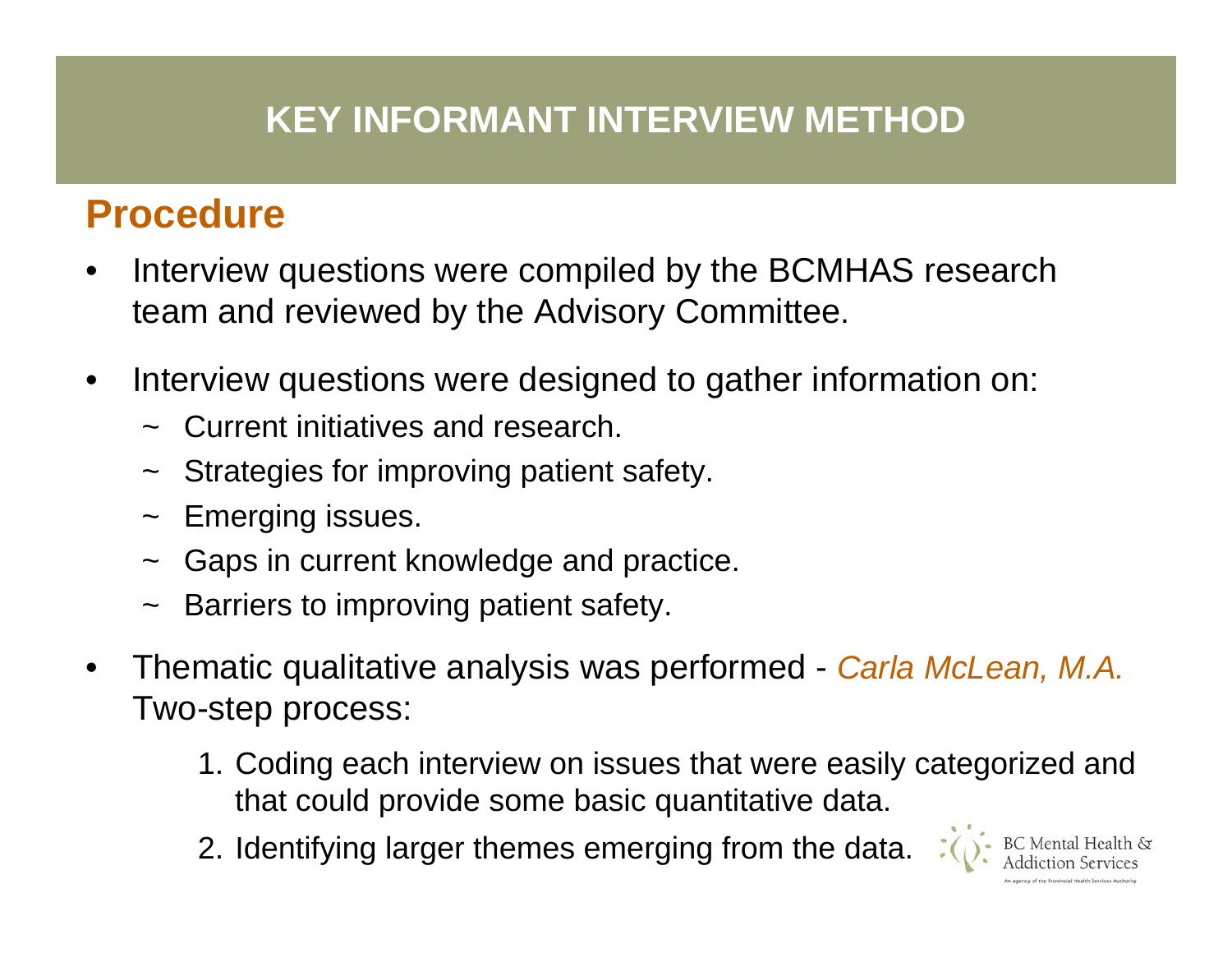### **ROUNDTABLE EVENT METHOD**

•September 18th, 2008 in Toronto, Ontario, Canada.

# **Participants**

- • 72 leaders in patient safety and/or mental health participated in the roundtable event.
	- ~ 71 from Canada (BC, Alberta, Ontario, Quebec, Nova Scotia, Manitoba).
	- ~ 1 from United Kingdom (invited guest speaker).
- •Roundtable participants were selected by the Advisory Committee; selection was based on the participant's knowledge and experience in patient safety and/or mental health.
- •The selection process ensured the participants were sampled from <sup>a</sup> variety of professional positions including academic, research, clinical, patient safety, patient advocacy, management, administration, and risk assessment.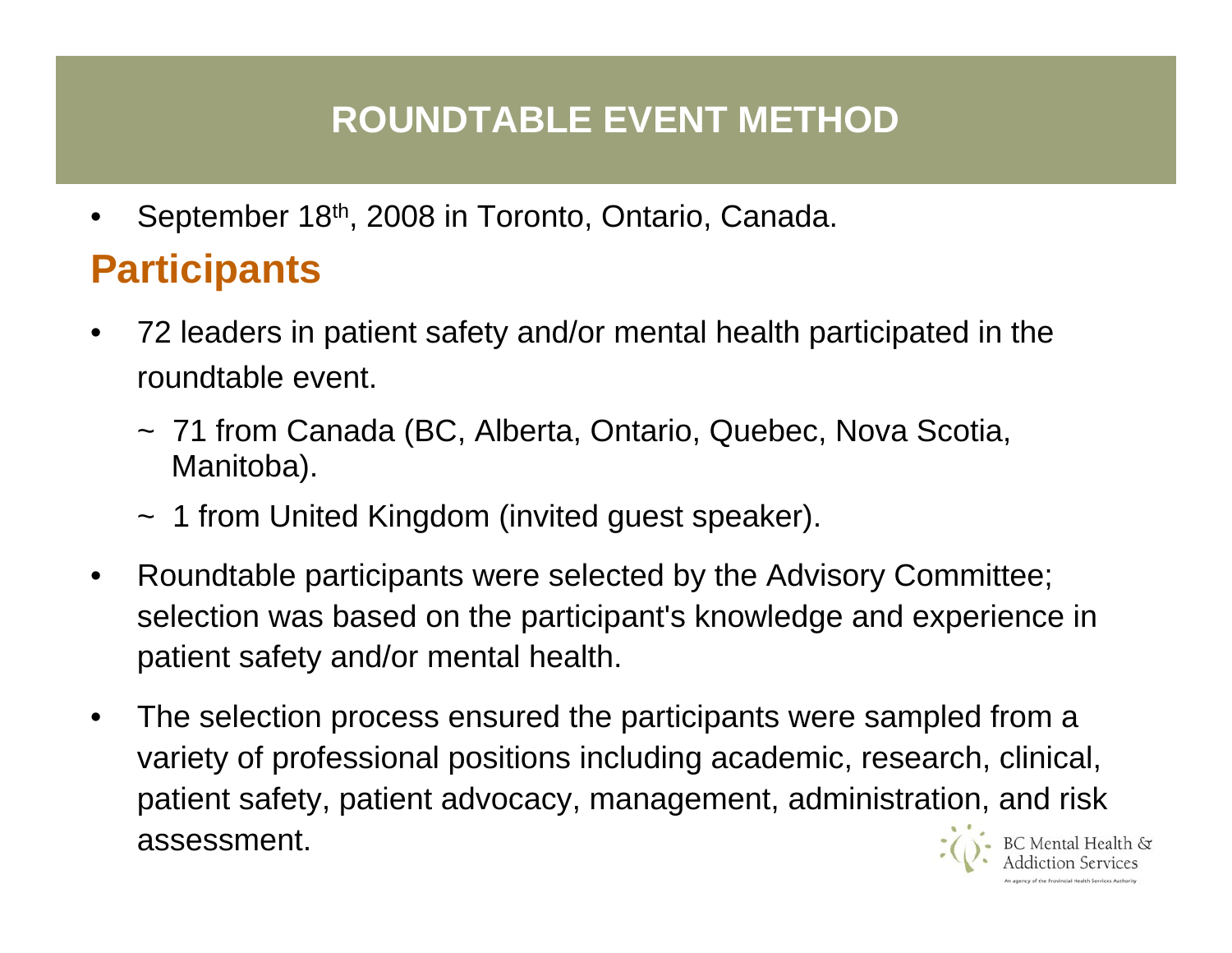### **ROUNDTABLE EVENT METHOD**

## **Procedure**

- •The Roundtable Event was coordinated by a professional facilitator.
- •Participants were provided with an overview of the findings from Literature Review and Key Informant methods.
- $\bullet$ Participants divided into nine separate pre-determined discussion groups; ensured mix of professional and geographic representation.
- •Discussed and provided their perspectives on three topics:
	- 1. What are the themes, priority issues, and actions for patient safety in mental health?
	- 2. What best practices, tools, programs, and initiatives are currently being utilized to optimize patient safety for patients receiving mental health services?
	- 3. What are the next steps and future directions for patient safety in mental health?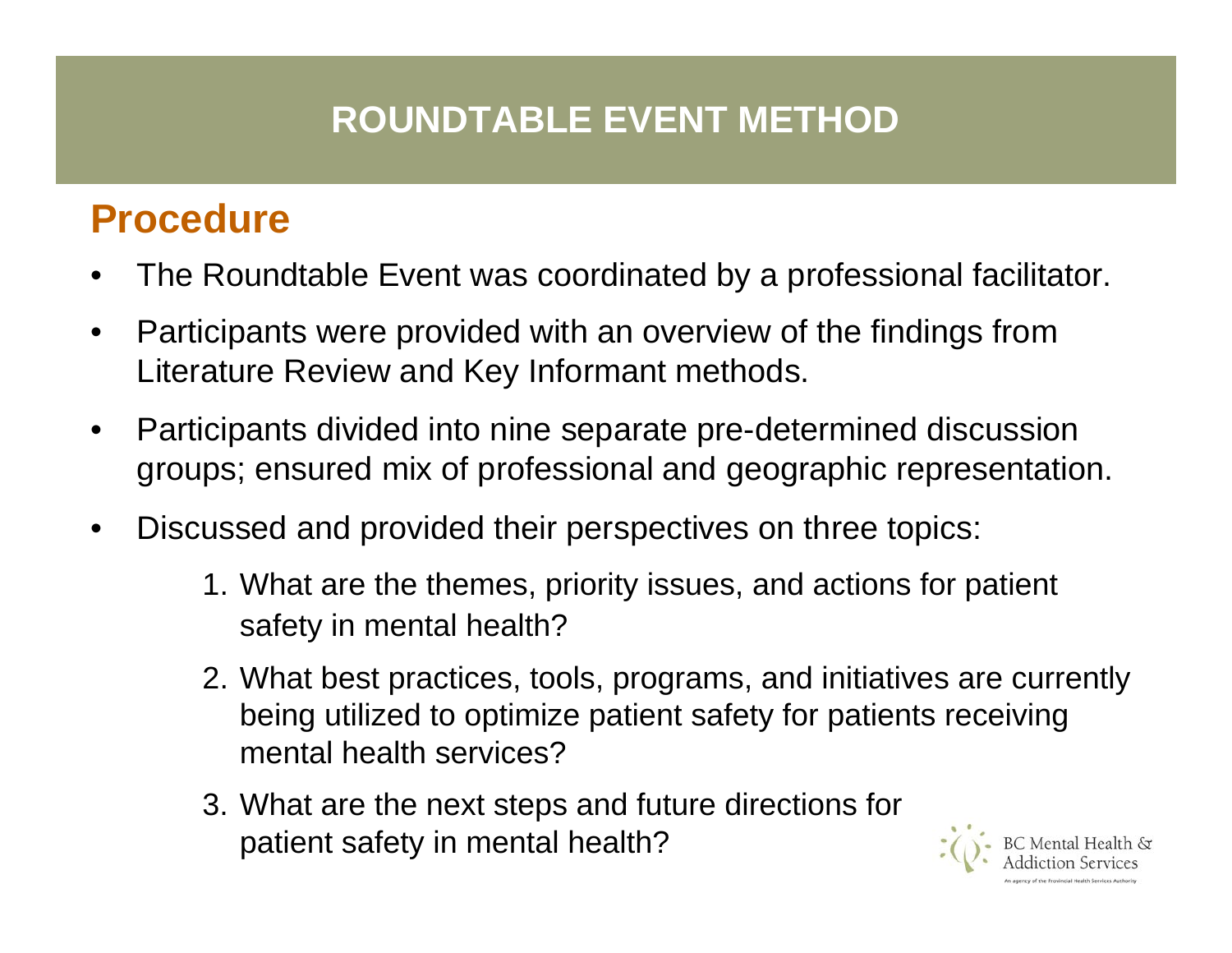#### **ROUNDTABLE EVENT METHOD**

#### **Procedure** *(continued)*

- •Each group was assigned a small group facilitator (Advisory Committee member) who guided the discussion, and a scribe (research team or Advisory Committee member) who took notes on flip charts.
- •The scribe notes were collected at the end of the day and the notes formed the data for a qualitative analysis.
- •As per the key informant interviews, a thematic qualitative analysis was performed - *Carla McLean, M.A.*
- •Two-step process:
	- 1. Coding each interview.
	- 2. Identifying larger themes.

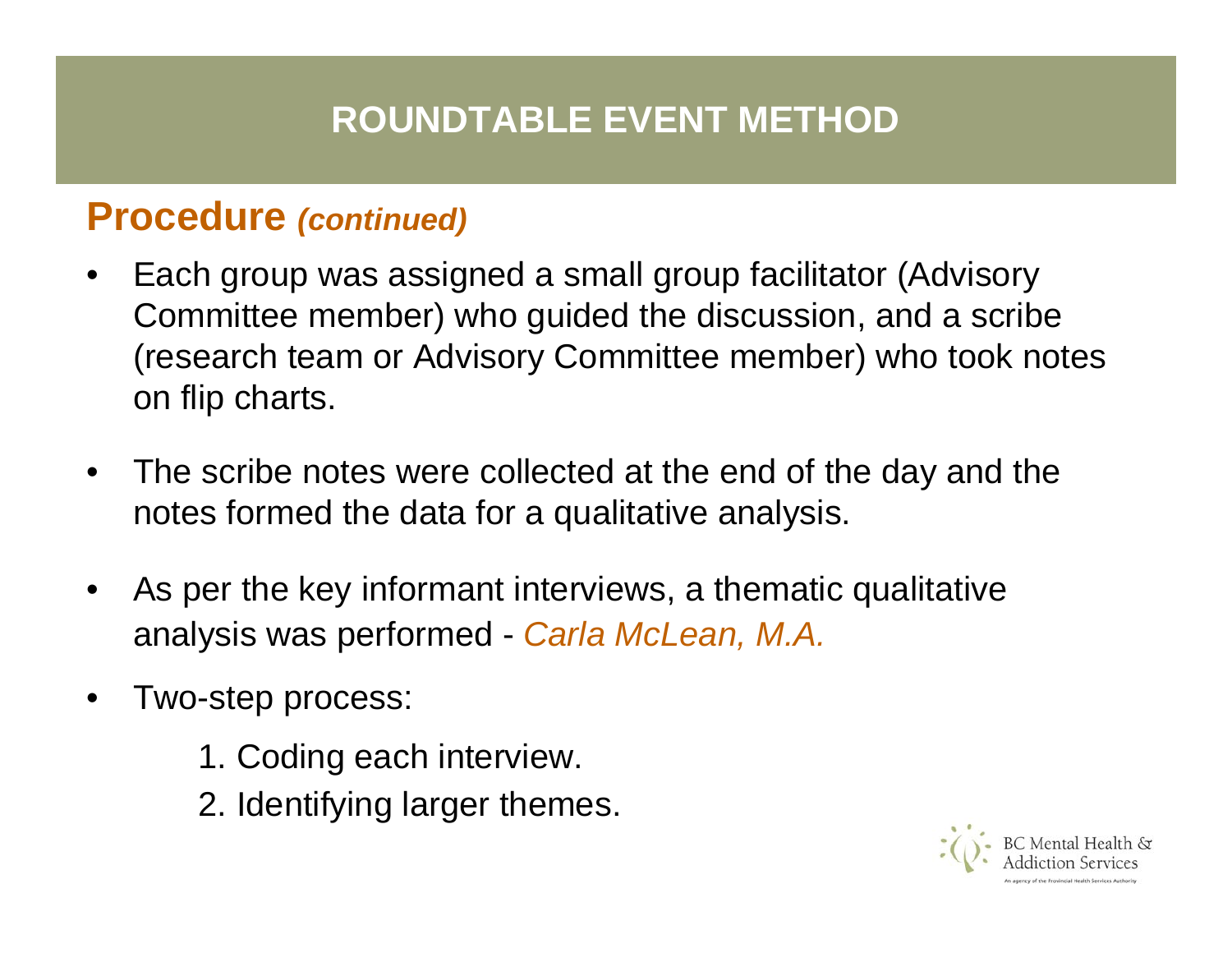### **EMERGING THEMES**

# **Planning and Policy**

- • Agency or agencies to provide leadership and advocacy for patient safety in Canadian mental health care.
- • Standardized national patient safety framework specific to mental health settings including standardization of (1) patient care practices; (2) education and professional development; (3) patient safety language and terminology; (4) categorizing system (type, severity, setting, population).
- • Consistent reporting and learning structure and central reporting place to facilitate the collection and analysis of data on patient safety incidents in mental health across Canada. Provide a database for research.
- • Cultural shift in understanding patient safety incidents from a human level to a system level. More work is required to fully embed a safety culture within an organization: Encourage open reporting and communication; learn from incidents and implement change; provisions for patients and family/caregivers active roles; eliminate discrimination and stigma.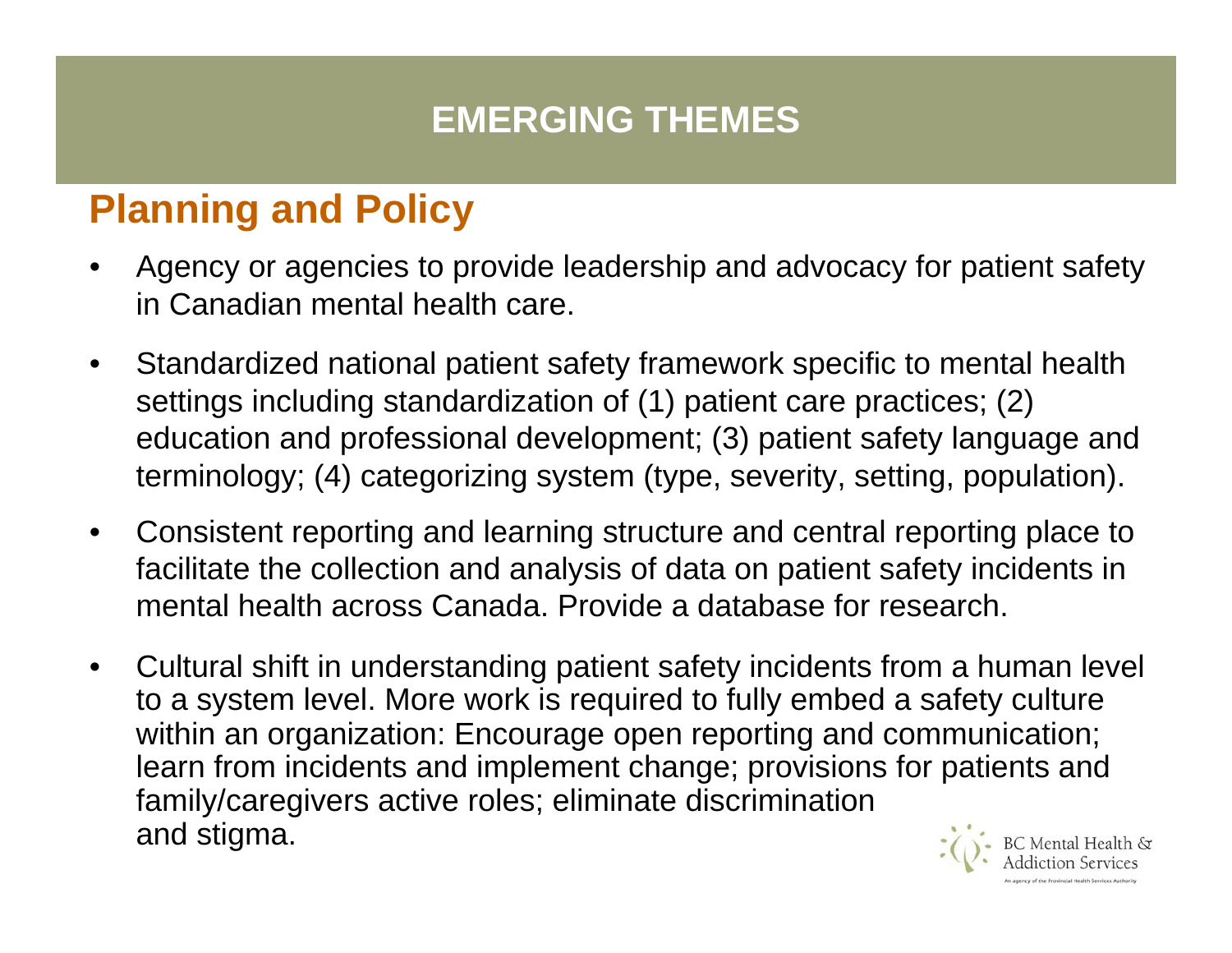## **EMERGING THEMES**

## **Practice**

- • Policy, planning, risk assessment, and training needs to adapt to increases in the complexity of patients and care required in acute, tertiary, and forensic mental health care.
- • Improvement in communication and service integration during transitions of care.
- • Identify and evaluate existing risk assessment tools and establish an effective means to disseminate information on psychometrically sound tests, and proper use and interpretation.
- • Better education and training on patient safety procedures, risk assessment, and best-practices; ensure it is ongoing, evidence-based.
- • Better provisions for patients, family, and caregivers to play a more active role in monitoring their safety and providing information on potential safety incidents.
- • Greater effort and action is required to eliminate stigma and discrimination against people with mental illness.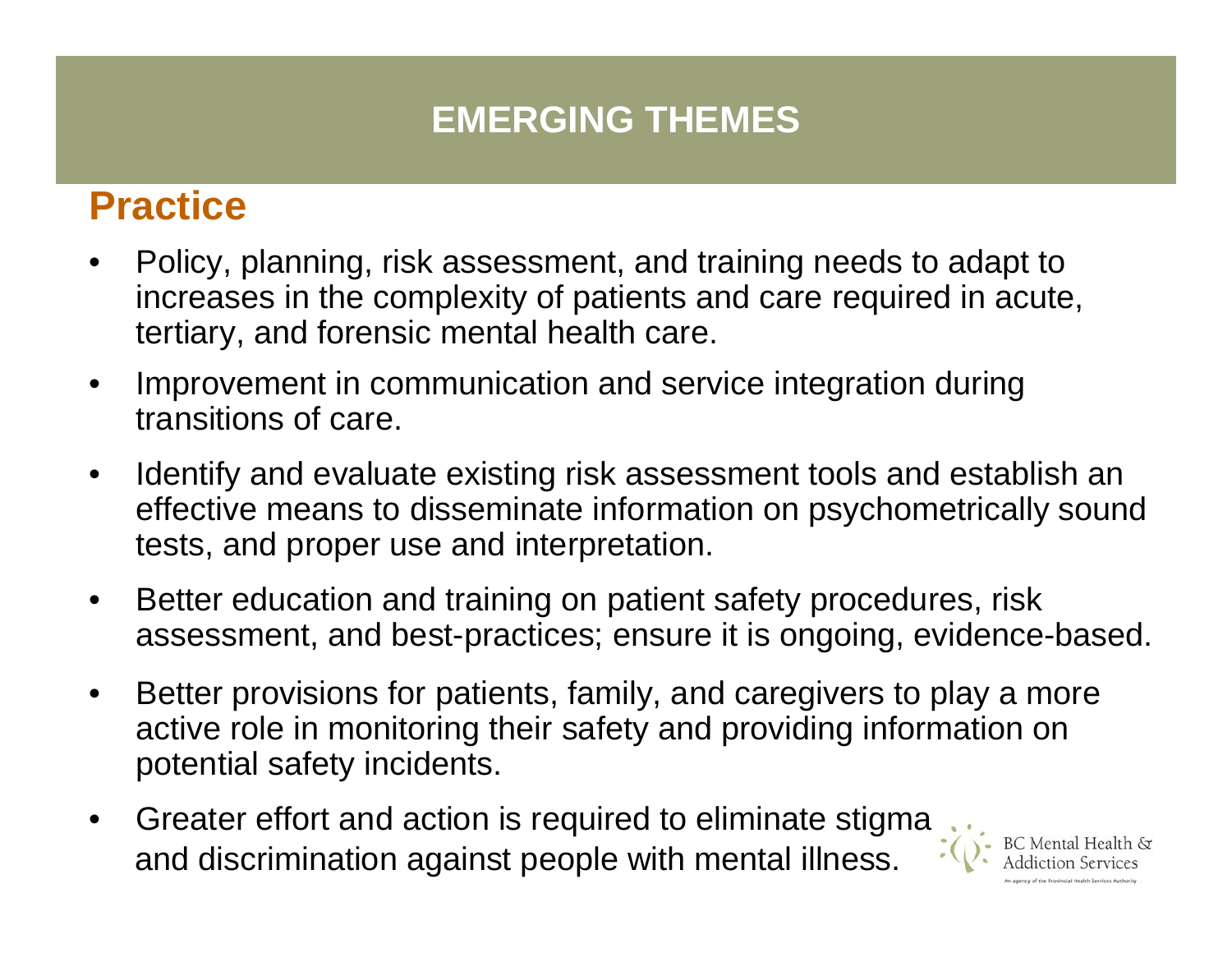## **EMERGING THEMES**

## **Research**

- •Higher quality research with fewer methodological limitations.
- •Research conducted within Canadian mental health settings.
- • Specific areas under-researched and require greater attention: a) Older adults and child/adolescent populations.
	- b) Cultural, ethnic, religious groups, indigenous populations.
	- c) Private sector, rural and geographically isolated settings, other community-based mental health care services.
	- d) Patient's, their family, and caregiver's perspectives.
	- e) Emotional and psychological outcomes.
- • Funding for patient safety research in mental health needs to be a priority among Canadian funding bodies.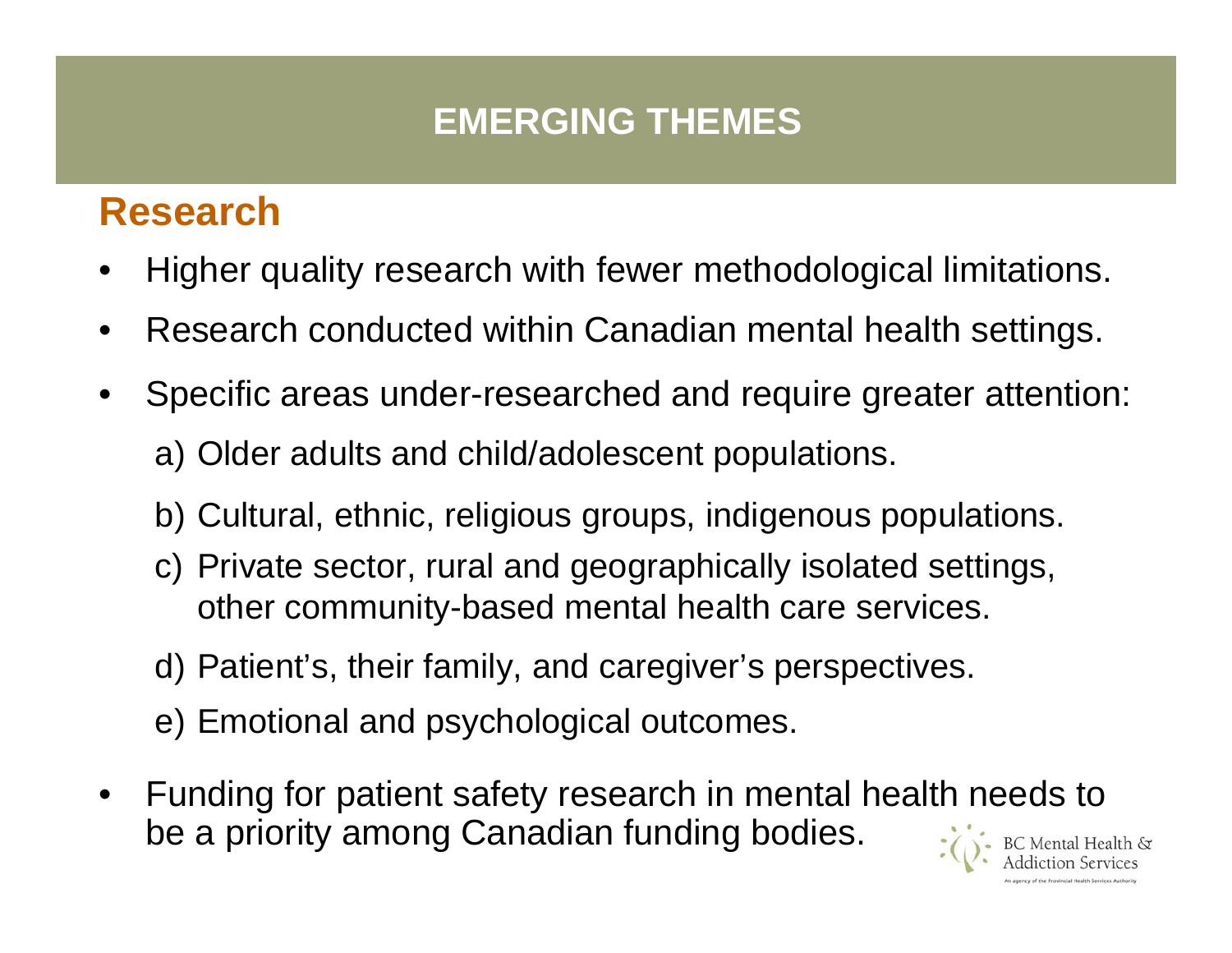## **ACKNOWLEDGEMENTS**





- •Canadian Patient Safety Institute and Ontario Hospital Association for commissioning the project.
	- ~ Sandi Kos sey and Orvie Dingwall (CPSI)
	- ~ Dominique Taylor, Michelle Caplan, Cyrelle Muskat and Deborah Cumming (OHA)
- •Pan-Canadian Patient Safety in Mental Health Advisory Committee members.
- •British Columbia Mental Health and Addiction Services administration and research support staff, senior leadership.

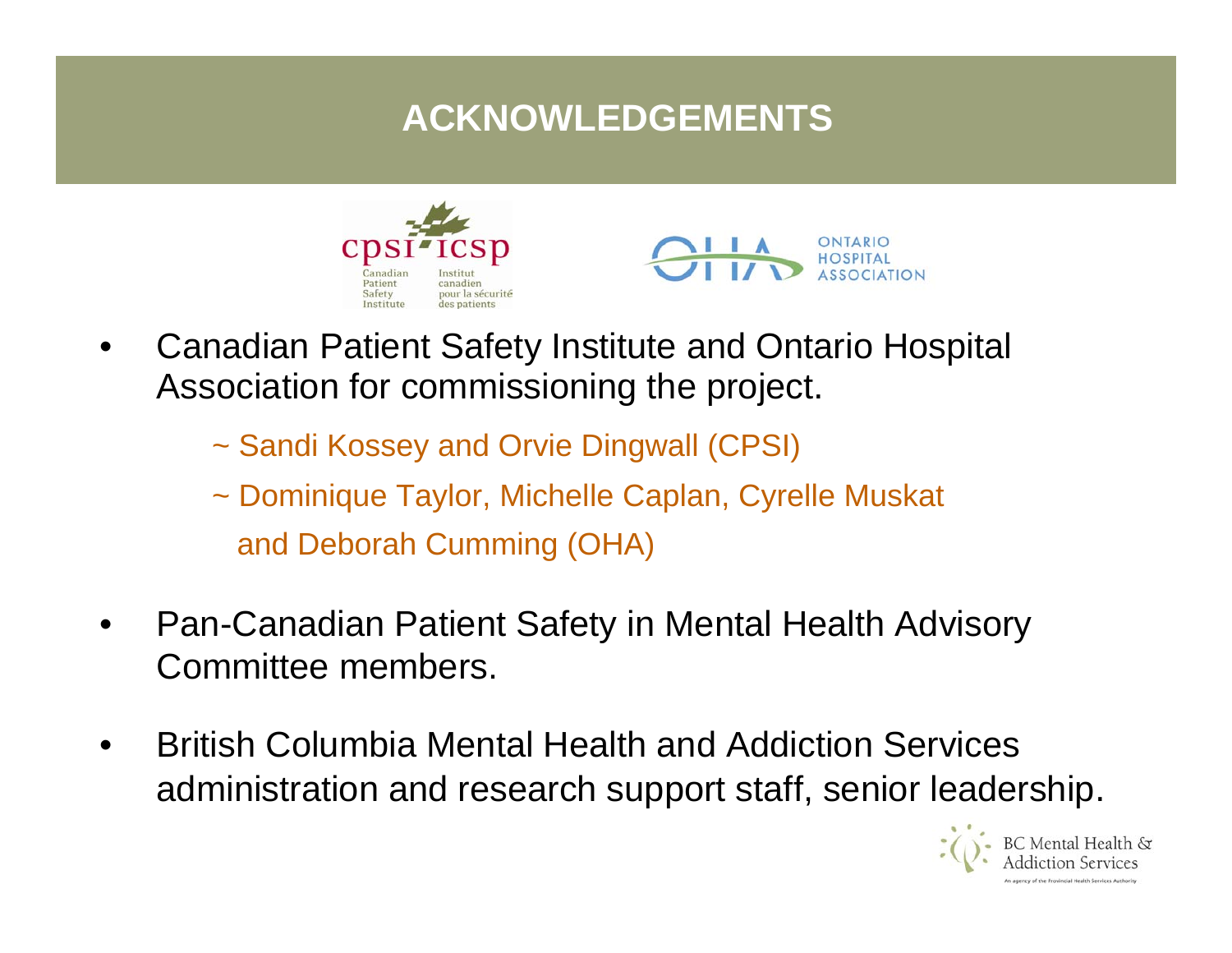#### PATIENT SAFETY IN MENTAL HEALTH



SPONSORED BY:



ONTARIO<br>HOSPITAL<br>ASSOCIATION **IIA**  $\overline{1}$   $\overline{1}$ Delivering on the promise of health care.

PAPER PREPARED BY:

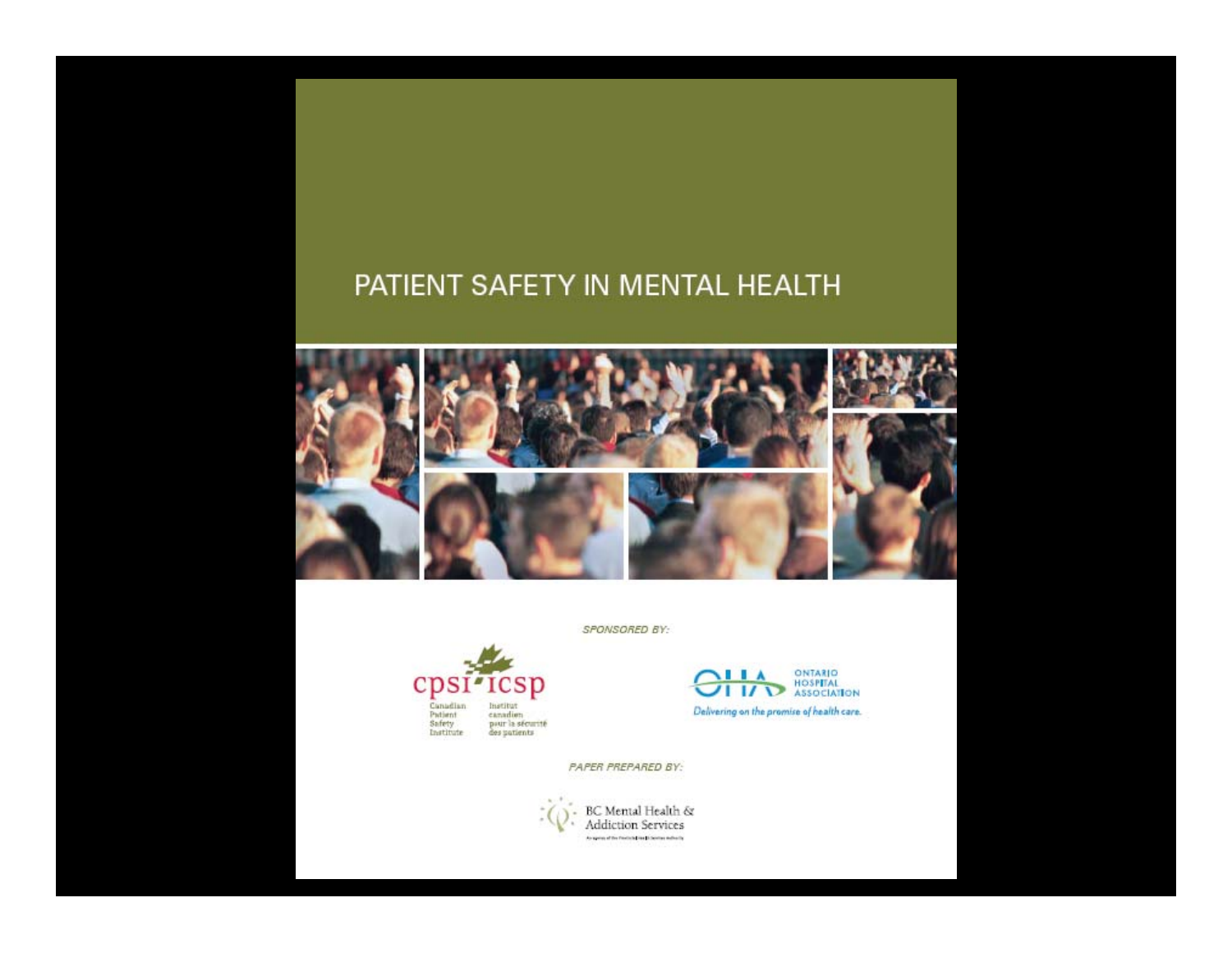#### **DISSEMINATION AND KNOWLEDGE EXCHANGE**

#### **Conference Poster Presentations**

2009 The Canadian Healthcare Safety Symposium 9

•Bond, L., Brickell, T. A., Nicholls, T., McLean, C., Procyshyn, R., Dempster, R., Lavoie, J., Sahlstrom, J., Tomita, T. M., & Wang, E. *Patient safety in mental health*.

#### 2009 OHA Mental Health and Patient Safety Conference

- •Brickell, T. A., & McLean, C. *A Canadian perspective of patient safety in mental health: A qualitative analysis of small group discus sions during an invitational roundtable event*.
- •Brickell, T. A., Nicholls, T., Procyshyn, R., et al. *Patient Safety in mental health: A systematic review of the literature*.

2008 OHA Mental Health and Patient Safety Conference

•Brickell, T. A., McLean, C., & Howard, K. E. *Emerging Issues and Challenges for Improving Patient Safety in Mental Health: A qualitative analys is of key informants' perspectives*.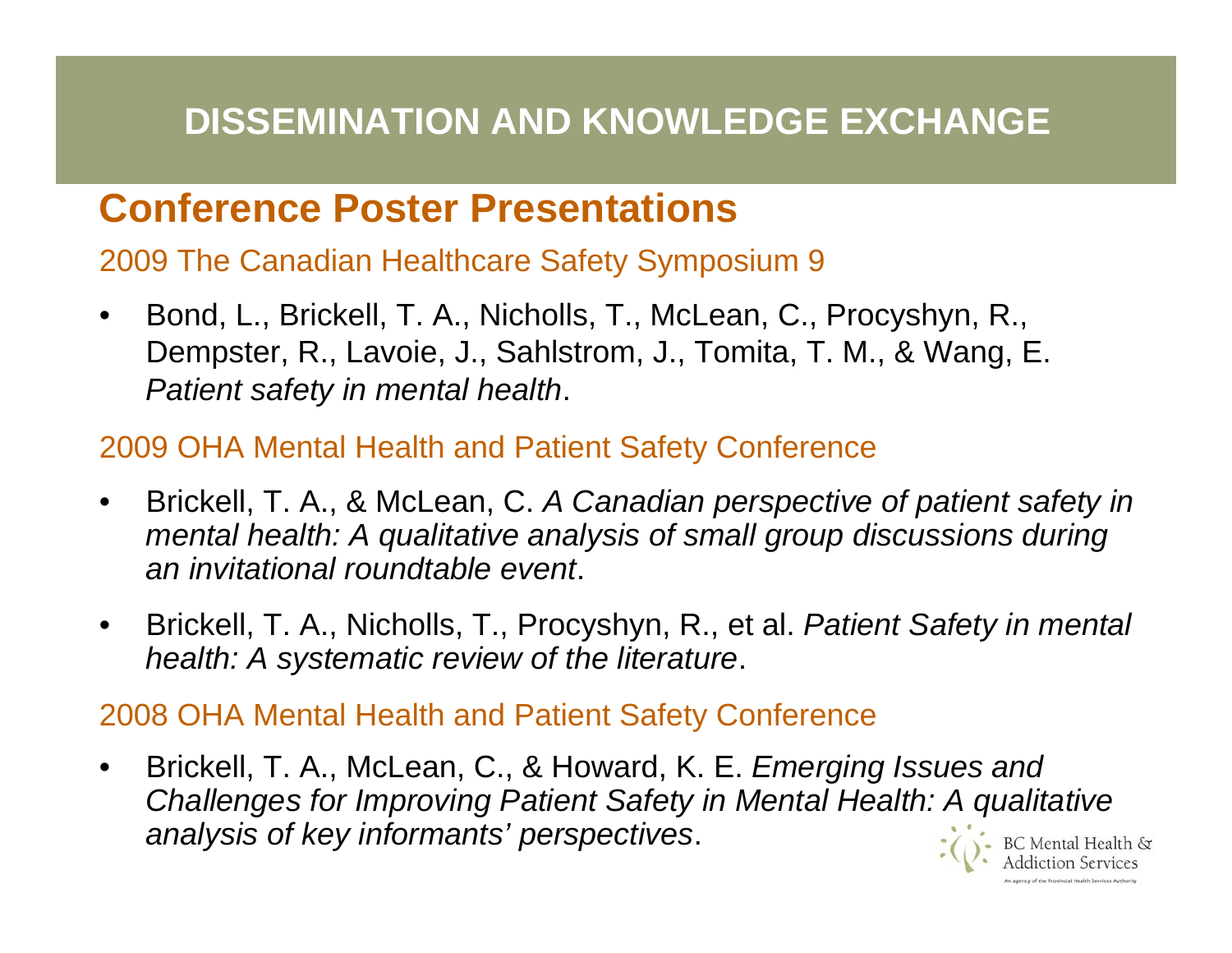#### **Peer-Reviewed Manuscripts**

- •Brickell, T. A., Nicholls, T., McLean, C., Procyshyn, R., Dempster, R., Lavoie, J., Sahlstrom, J., Tomit a, T. M., & Wang, E., Kossey, S. N., Dingwall, O., Taylor, D. (under review). Broadening the patient safety agenda to include mental health care. *Quality and Safety in Health Care*.
- •Brickell, T. A., & M cLean, C. (under review). Emerging issues and challenges for improving patient safety in mental health: A qualitative analysis of expert opinions. *Journal of Patient Safety*.
- •Procyshyn, R. M., Barr, A. M., Brickell, T. A., & Honer, W. G. (accepted pending minor revisions). Medication errors in psychiatry: A review. *CNS Drugs*.

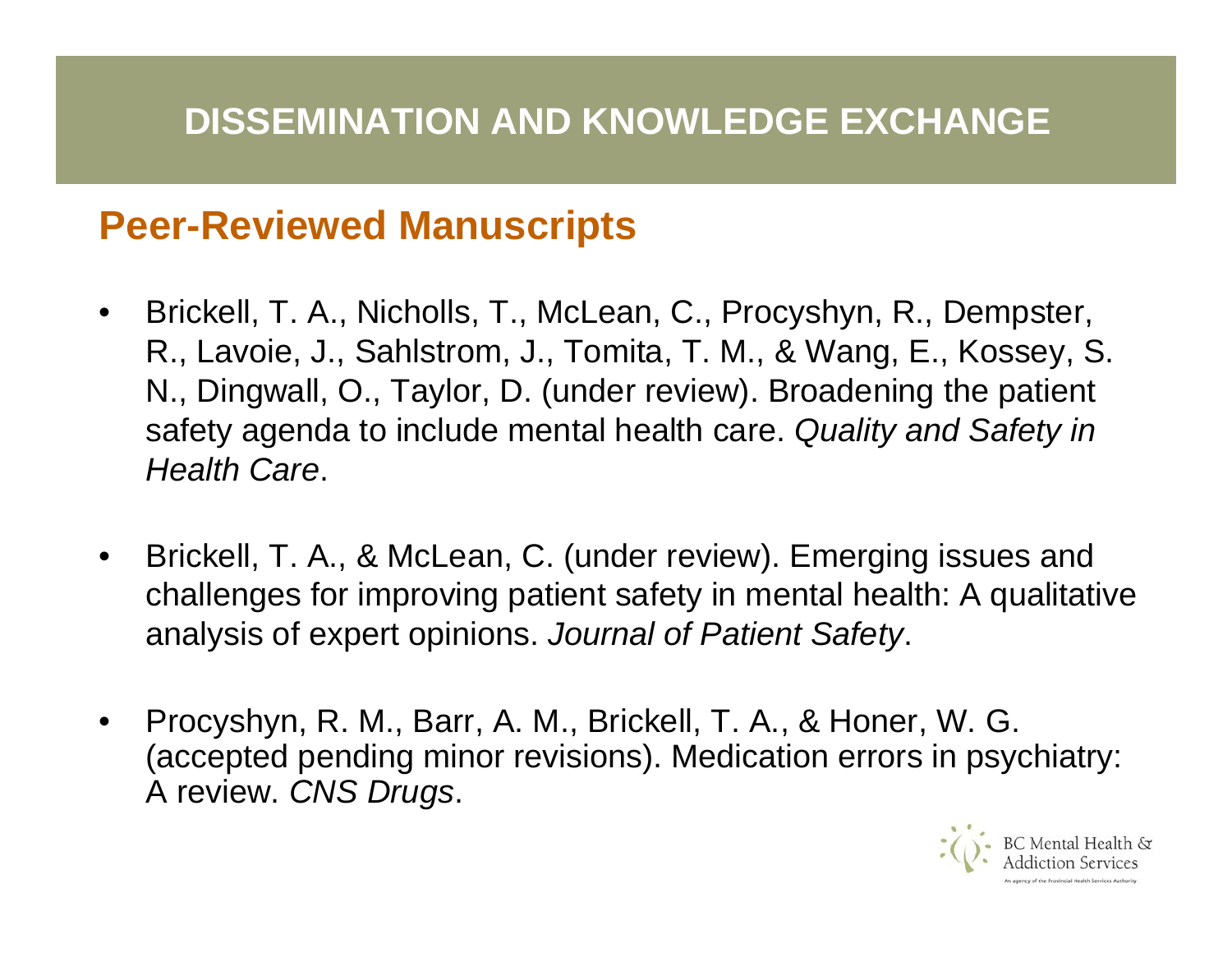#### **DISSEMINATION AND KNOWLEDGE EXCHANGE**

## **Paper Posted on Websites**

- •Canadian Patient Safety Institute (CPSI) **www.patientsafetyinstitute.ca**
- •Ontario Hospital Association

#### **www.oha.com**

•BC Mental Health and Addiction Services

#### **www.bcmhas.ca**

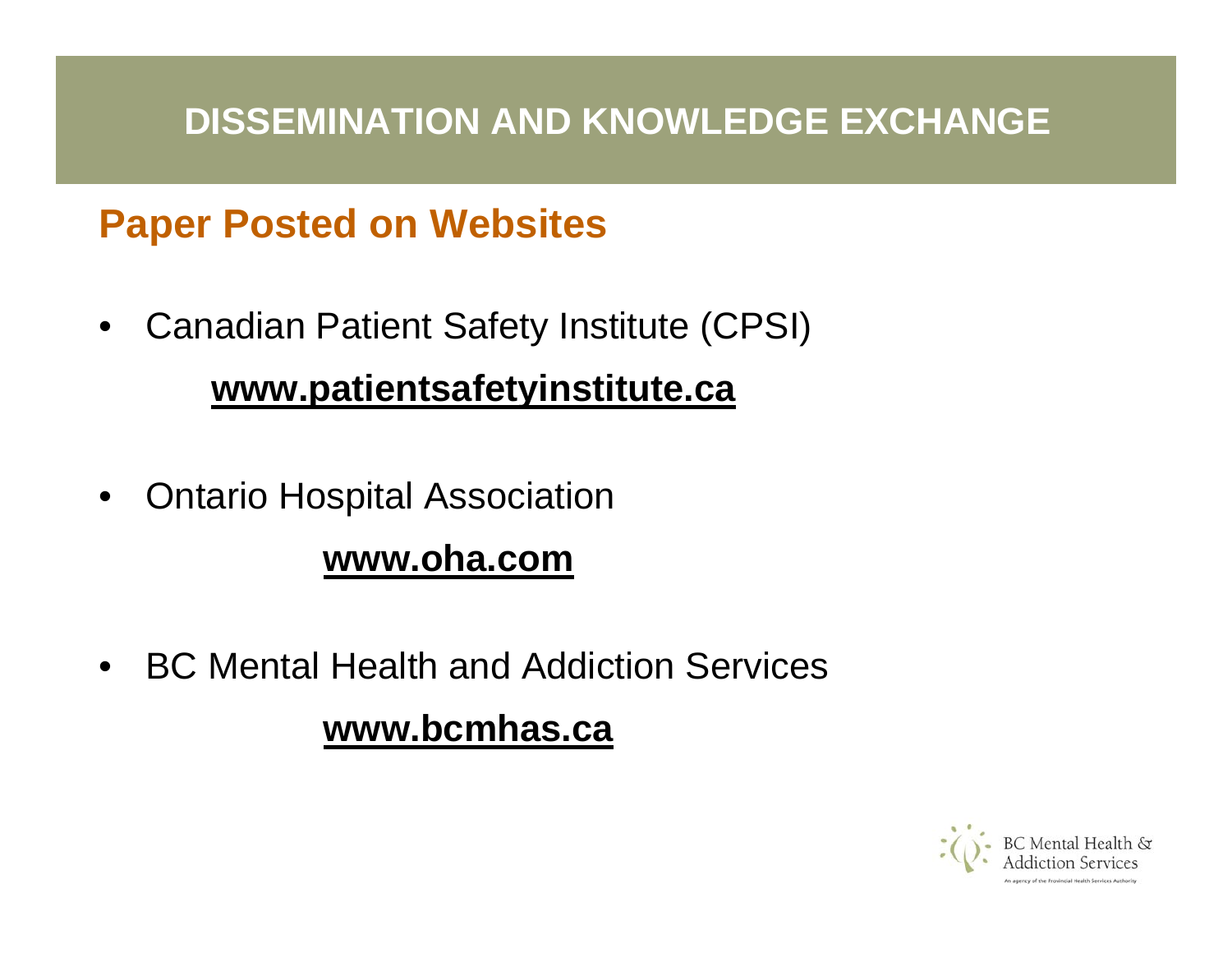## **NEXT STEPS**

- • Exploration of opportunities for inter-provincial collaboration on key patient safety areas highlighted in the paper (e.g., stigma, suicide, seclusion and restraint).
	- Build upon work already underway in some provinces (e.g. classification and reporting systems for adverse events specific to mental health, risk assessment tools).
	- –CPSI and OHA consulting with key stakeholders and partners.
- • BCMHAS is leading the development of a provincial framework in B.C. for the assessment and management of suicide risk.
- • Sharing of information, leading practices and tools.
	- CPSI has created an online Community of Practice for patient safety in mental health.